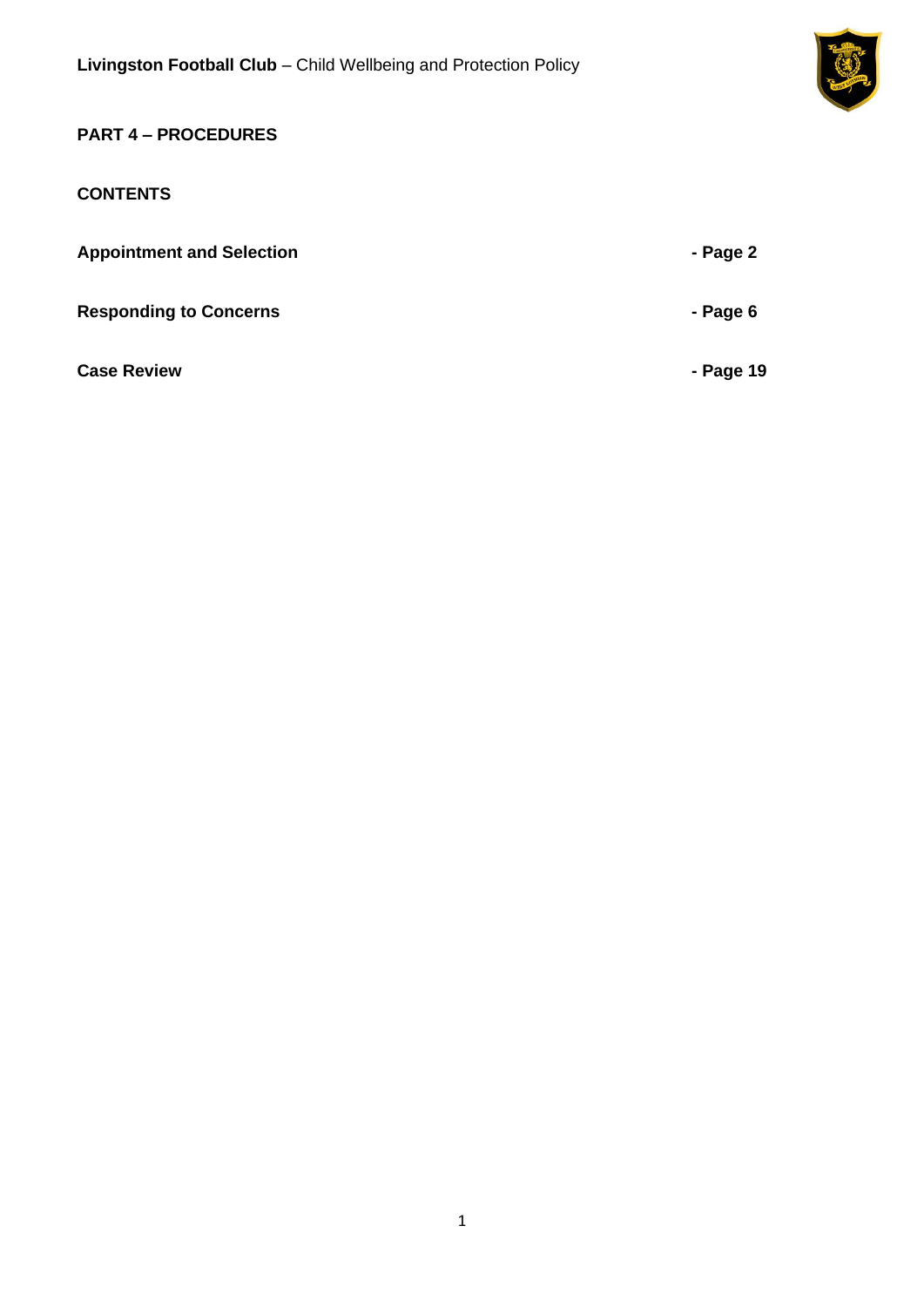

# **APPOINTMENT AND SELECTION PROCEDURE**

The Club will take all reasonable steps to ensure that its staff and volunteers who are working with children and/or young people in football, have been recruited appropriately and that the individuals work in a way that reflect the Wellbeing and Protection Values – Inclusive, Approachable, Empowering and Accountable.

As part of this process, we aim to select the best possible candidate for the role. For those working in a role which is regulated work with children and young people, the Club will fulfil its legal duty under the Protection of Vulnerable Groups (Scotland) Act 2007 to ensure that individuals who are barred from regulated work with children are not engaged (either paid or unpaid) in regulated work with children and young people within the club.

The following procedure will be completed for all staff and volunteers who will be working in a role which requires them to be in contact with children and young people.

#### **1. Pre-application Information**

Individuals who are applying for a position with the Club will be provided with pre-application information for the positions available and will include:

- A role description outlining the roles and responsibilities of the position
- A person specification, stating qualifications or experience of working with children required
- An application form

### **2. Application Form**

Applicants will be requested to complete an application form. The purpose of the application form is to obtain relevant details for the position and referee contact details.

### **3. Review Applications and Interviews / Recruitment Conversations**

The Club will review application forms and consider which applicants to take forward. Successful applicants will be invited to a recruitment conversation, which may take the form of an interview. Interviews or recruitment conversations will then be carried out.

### **4. Offer of Position**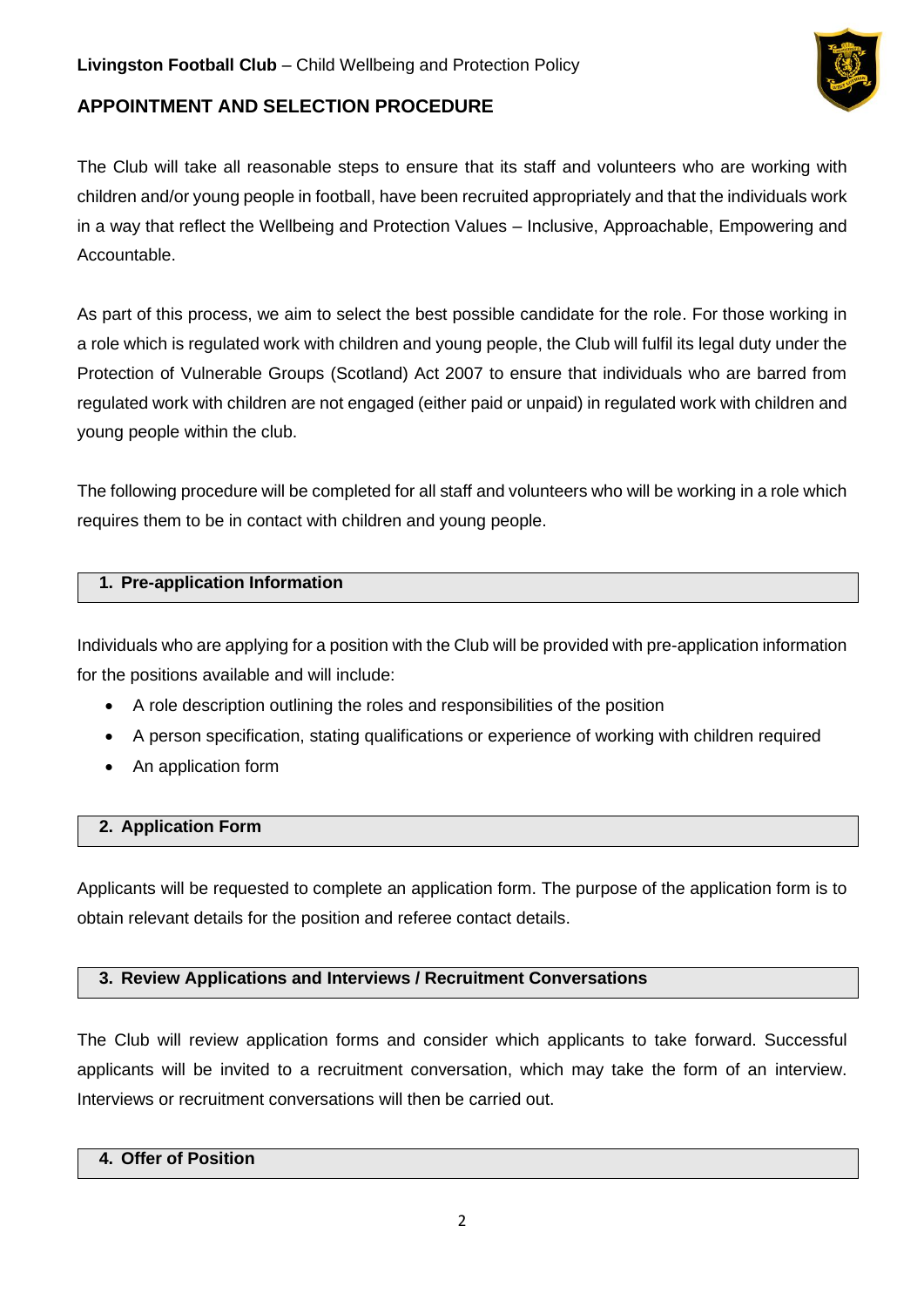

Once a decision has been made to offer appointment, the applicant will be notified either in writing or verbally. The applicant will be given details of the position, any special requirements and any obligations e.g. agreement to the Child Wellbeing and Protection Policy, a probationary period and responsibilities of the role.

The applicant will be sent a Basic Disclosure form to complete and return, unless the role involves regulated work with the Club in which case they will require to be a member of the PVG Scheme.

# *Regulated work with Children*

If the role involves regulated work with children and/or young people a PVG Scheme Membership form and self-declaration form will be sent out for the successful applicant to complete and return for processing.

It is recommended that the offer is formally accepted and agreed to in writing e.g. by the individual signing and dating their agreement on the offer letter and returning it to the Club. The applicant's appointment will only be confirmed when:

- Two references have been received, checked and accepted;
- Self-declaration form has been returned and approved; and
- PVG Scheme Record/Scheme Record Update has been received and accepted.

### **5. References**

References will be sought for all staff and volunteers who, by virtue of their role, will be working with children and/or young people within the Club.

Two references will always be requested and thoroughly checked. Where possible, at least one of these references will be from an employer or a voluntary organisation where the position required working with children and/or young people. References from relatives will not be accepted. If the applicant has no experience of working with children or young people, specific training requirements may be agreed before their appointment commences.

### **6. Membership of the PVG Scheme**

The Club must be registered with Disclosure Scotland or Volunteer Scotland Disclosure Services. All staff and/or volunteers carrying out regulated work with children and young people within the club must be a member of the PVG Scheme for regulated work with children.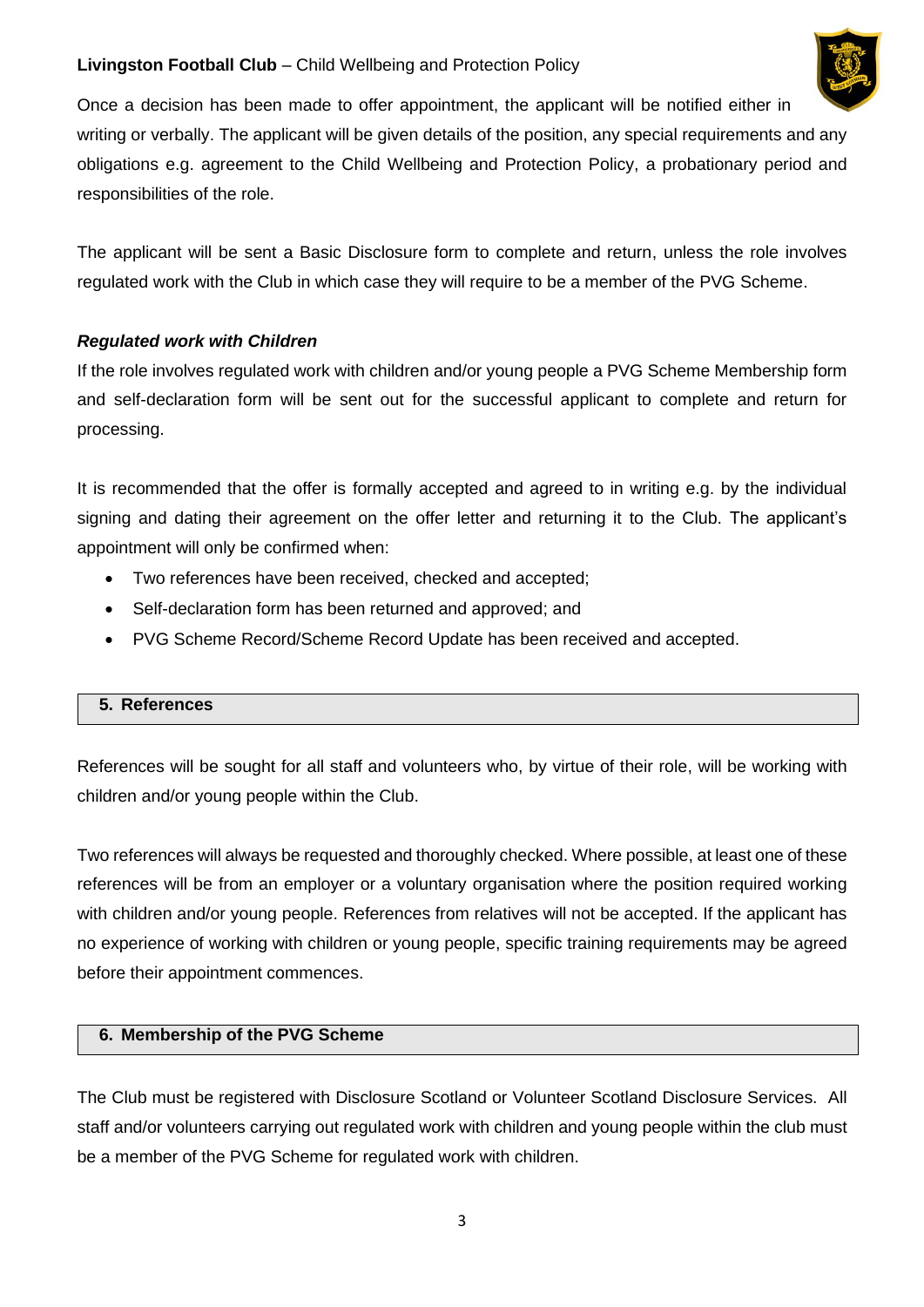

### *Suitability for position*

Should the Club receive any information via the self-declaration form and/or PVG scheme record that needs risk assessed, this will be carried out by the Club's Safeguarding Panel.

The Safeguarding Panel will consist of at least three members from the Club, including the **Child Wellbeing and Protection Officer**, **Secretary** and **Chief Executive**. This risk assessment considers any criminal conviction(s) or other information that would be considered relevant to the role. The decision of the Safeguarding Panel is by majority. The outcome of the decision with the Safeguarding Panel then contributes to the final decision of the applicant's appointment as mentioned at point 4 above.

#### *Overseas Applicants*

Applicants from overseas being appointed to regulated work with children and/or young people within the club are required to join the PVG Scheme. If the applicant is applying for a position of employment they must prove their 'right to work' in the UK and be asked to provide a police check from their relevant country where possible. For further information see [https://www.gov.uk/government/publications/criminal-records-checks-for-overseas-applicants.](https://www.gov.uk/government/publications/criminal-records-checks-for-overseas-applicants)

Where this is not possible, or in addition to the police check, the following information, where relevant to the position, will be requested:

- A statement from the governing body in the country of origin of the applicant and/or the country from which they are transferring in regard to their participation and suitability for the position.
- A statement from the international federation of the sport in regard to their participation and suitability for the position.

#### **7. Induction and Training**

Staff and volunteers will receive an induction. This process should include clarification of the expectations, roles and responsibilities of the position and identify any training needs.

Newly appointed staff and volunteers should complete recommended training over an agreed period. This training will include an introduction to Child Wellbeing and Protection Policy. Further training, where the role works directly with children and young people, is then provided.

### **8. Probation**

Newly appointed members of staff will complete an agreed period of probation.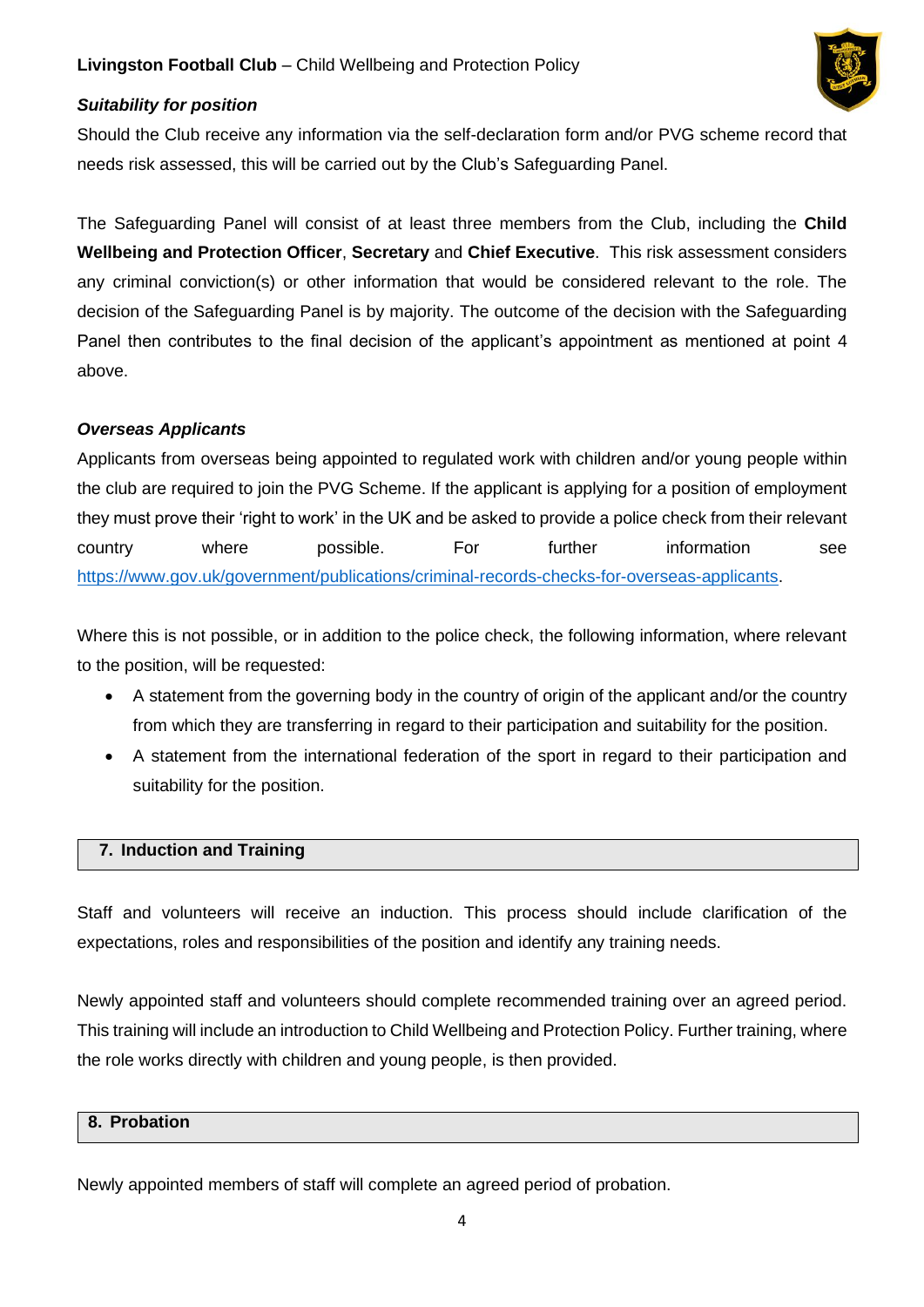

#### **9. Review of ongoing suitability**

All members of staff and volunteers will have a performance review on a regular basis. Performances reviews should include an evaluation of progress and identification of training needs.

All individuals in regulated work for the Club will require to complete a self-declaration form on an annual basis and apply for a Scheme Record Update every three years. This ensures we are continually risk assessing members of staff and volunteers to keep children safe.

#### **10. New vetting information**

If new vetting information becomes available through a self-declaration form or PVG scheme record updates, this is will be considered through a risk assessment by the Club's Safeguarding Panel. Should any risk be identified, it will then be necessary to follow Responding to Concerns Procedure.

#### **11. Consideration for Children's List or Barred Individuals**

If Disclosure Scotland notify the Club that a member of staff or volunteer is being considered for listing, that individual will be suspended as a precaution, until the outcome of the case is determined. Suspension is not a form of disciplinary action and does not involve pre-judgment. In all cases of suspension, the best interests of the child will be the primary consideration.

If Disclosure Scotland inform the club that an individual is barred, that member of staff or volunteer will be removed from regulated work with children and/or young people immediately in line with the Protection of Vulnerable Groups (Scotland) Act 2007 section 5 duties for organisations.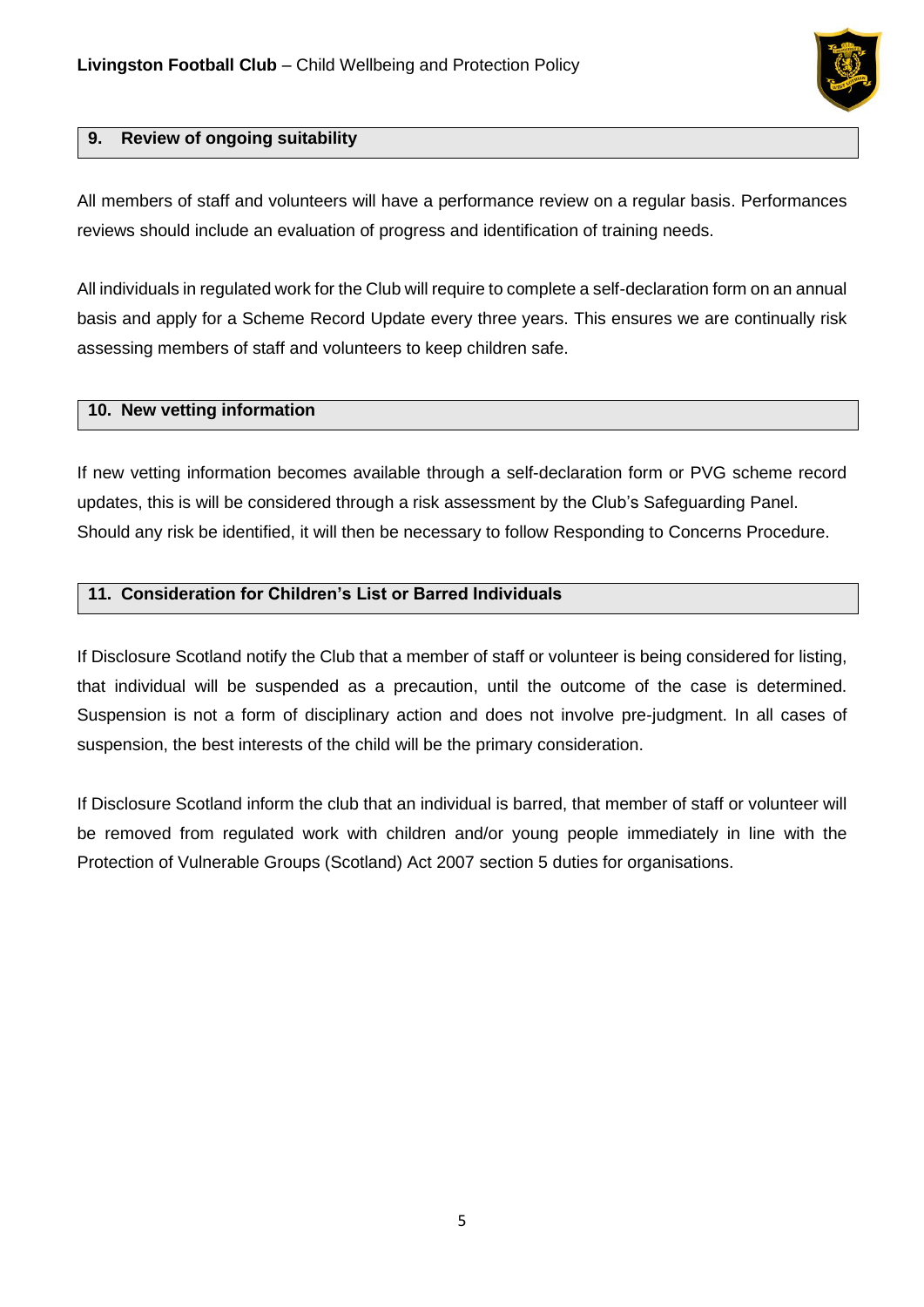# **RESPONDING TO CONCERNS PROCEDURE**





In all cases where there are concerns about a child or young person and/or the conduct of an adult which affects, or may affect, a child or young person, the best interests and wellbeing of the child or young person will be the paramount consideration.

The purpose of this Procedure is to safeguard and protect children and young people involved in Scottish football and to respond appropriately to any concerns ensuring they are dealt with in a timely, appropriate and proportionate manner. Following set of published procedures when dealing with concerns helps:

- To avoid those receiving information from engaging in subjective judgments
- Reassure those who report concerns that an appropriate course of action will ensue
- Support those charged with managing concerns by providing them with a step-by-step process to follow
- Safeguard the rights of those against whom complaints or allegations have been made

No staff or volunteer in receipt of information that causes concern about a child or young person or the conduct of an adult shall keep that information to themselves, or attempt to deal with the matter on their own. Instead in all cases the following procedure **must** be followed regardless of whether the concerns arise through the adult or child or young person's involvement in football or from outside of football.

#### **REMEMBER:**

**If you are concerned about the** *immediate* **safety of the child or young person:**

- **1. Take whatever action is required to ensure the child's immediate safety.**
- **2. Pass the information immediately to the police and seek their advice.**
- **3. Report the concern to the club Child Wellbeing and Protection Officer, advising that the matter has been reported to the police**

At any time if you have a concern about the wellbeing of a child or young person, or think you may have a concern, you can contact **Suzy Ferns**, **Child Wellbeing and Protection Officer**, for advice and support on **07944 170531** or at **[childwellbeing@livingstonfc.co.uk](mailto:childwellbeing@livingstonfc.co.uk)**

### **1. EVERYONE'S RESPONSIBILITY**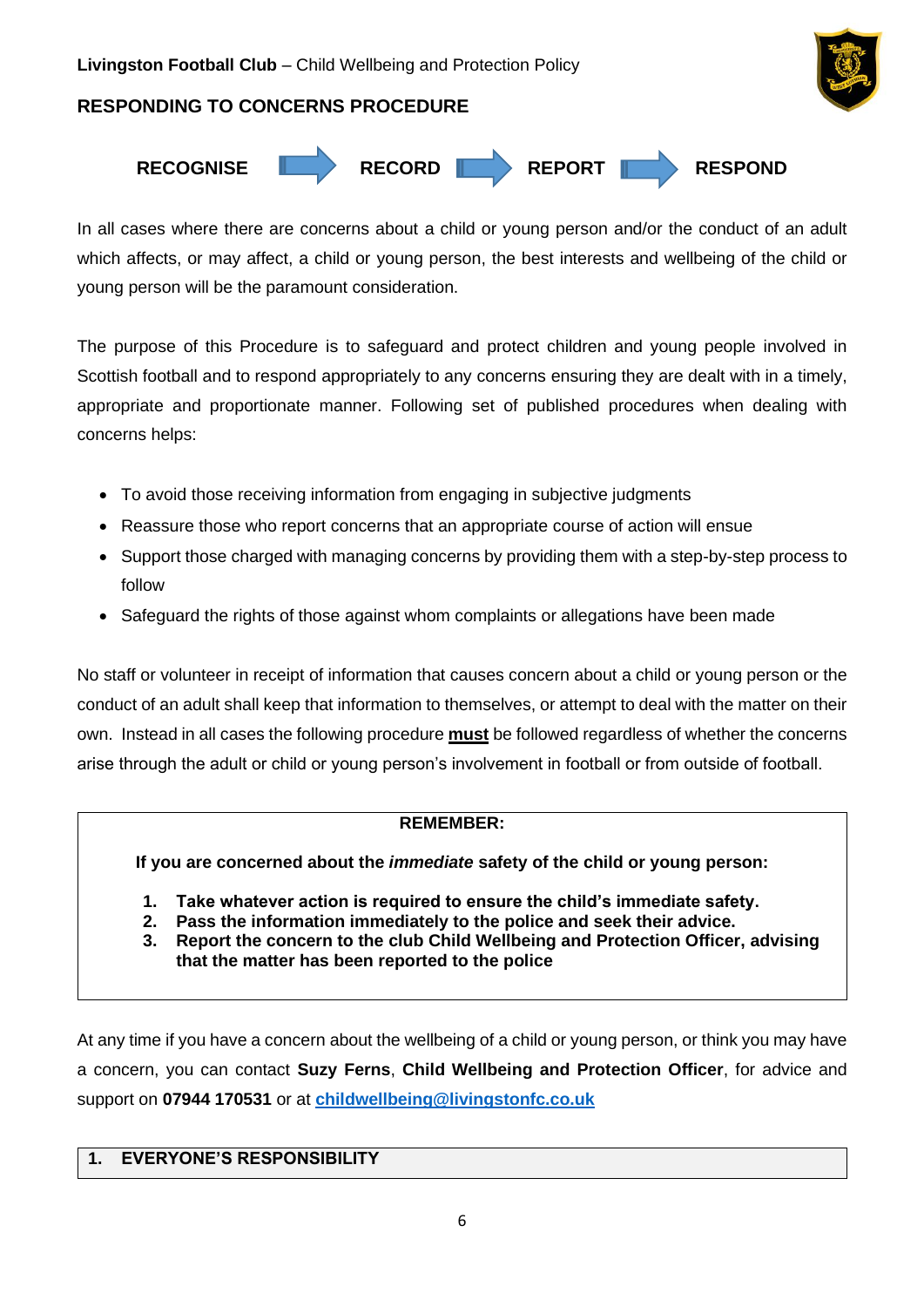

A concern may range from mild verbal bullying to physical or sexual abuse and occur either through football or outside of it, for example in the child's home. All concerns will be responded to by the Child Wellbeing and Protection Officer. If a member of staff or volunteer has a concern it is NOT their responsibility to investigate BUT it is their responsibility to:

- Reassure the person making the report that they have done the right thing in raising the concern
- Listen openly and without judgement
- Record anything that is said
- Report the concern to the club's Child Wellbeing and Protection Officer
- If there is a concern about the immediate safety of the child or young person, take the necessary steps to ensure their safety and contact the police

Everyone has a responsibility to **recognise** a concern, to **record** the concern either on the Concern Recording Form or in email format, and **report** the concern to the Child Wellbeing and Protection Officer.

# **2. RECOGNISE**

Staff and volunteers may become aware of a concern in different ways. For example:

- Direct disclosure by the child or young person.
- Observation of the concern, such as a change in the behaviour, appearance or nature of the child or young person or the conduct of an adult.
- Information that is shared from another individual or organisation e.g. an incident observed by another child or young person or adult and reported to them

All concerns must be reported to the Child Wellbeing and Protection Officer on the day the concern arises or as soon as practically possible thereafter.

### *What to do if a child or young person discloses abuse*

| DO: |                                                |  |                                                      |  |  |
|-----|------------------------------------------------|--|------------------------------------------------------|--|--|
|     | • Stay calm $-$ ensure that the child or young |  | • Avoid projecting your own reactions onto the       |  |  |
|     | person is safe and feels safe                  |  | child or young person                                |  |  |
|     | • Listen to the child or young person and take |  | • Avoid asking any questions. If necessary only      |  |  |
|     | what they say seriously. Do not show           |  | ask enough questions to<br>basic<br>gain             |  |  |
|     | disbelief. Show and tell them that you are     |  | information to establish the <i>possibility</i> that |  |  |
|     | taking what they say seriously                 |  | abuse may have occurred. Only use open-              |  |  |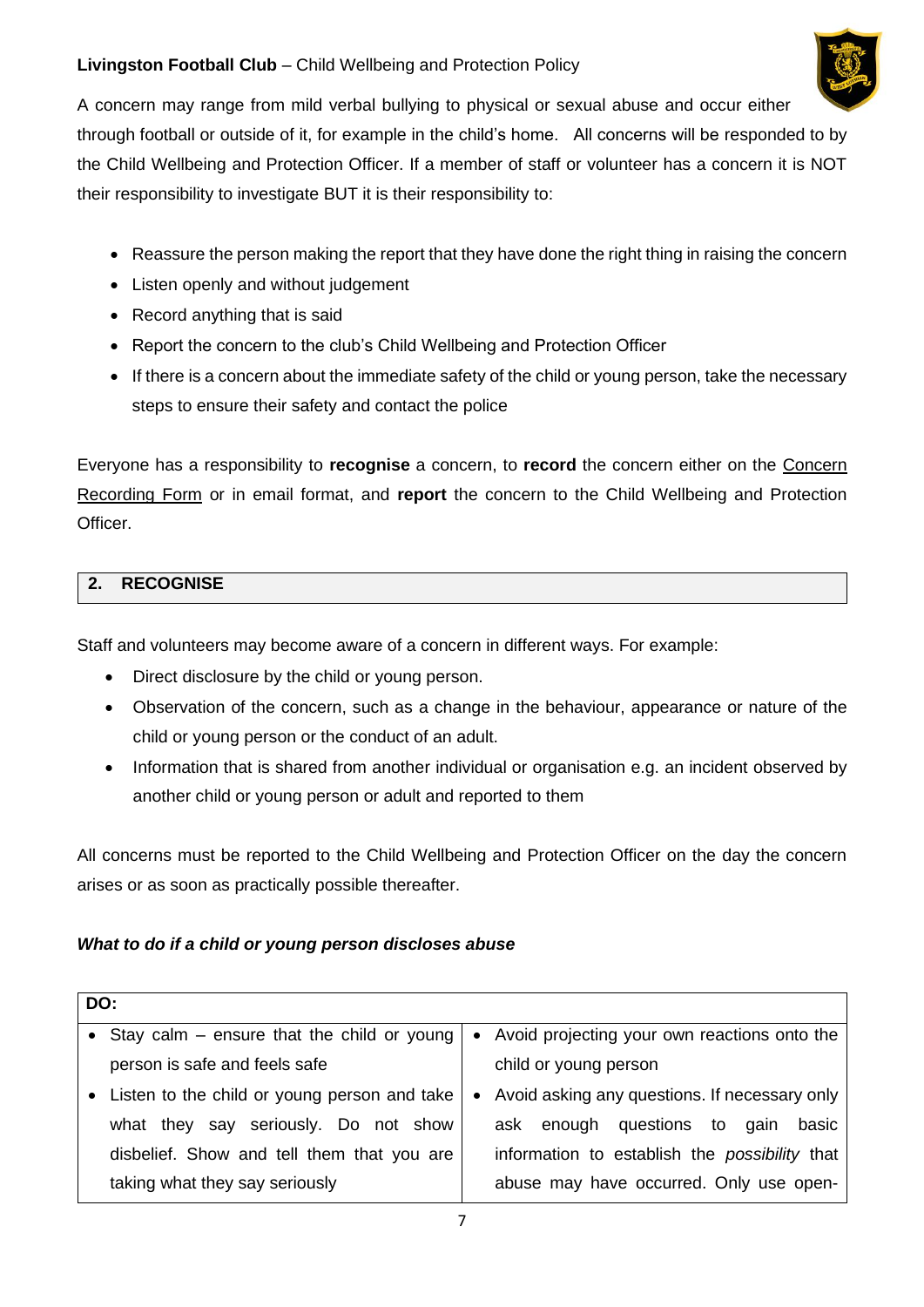

| Reassure the child or young person that they   | ended, non-leading questions e.g. What?       |
|------------------------------------------------|-----------------------------------------------|
| are not to blame and were right to tell        | When? Where? Who?                             |
| someone                                        | Do not assume that the experience was bad     |
| Be aware of interpreting what a child or young | or painful - it may have been neutral or even |
| person says, especially if they have learning  | pleasurable e.g. the child or young person    |
| or physical disabilities which affects their   | may think that they are in a consenting       |
| ability to communicate or English is not their | relationship with the adult                   |
| first language                                 | Do not introduce personal information from    |
|                                                | either your own experiences or those of other |
|                                                | children.                                     |
|                                                |                                               |
|                                                |                                               |
| DON'T:                                         |                                               |
| Panic                                          | Make negative comments about the person       |
| Show shock or distaste                         | against whom the allegation has been made     |
| Probe for more information than is offered     | Approach the individual against whom the      |
| Speculate or make assumptions                  | allegation has been made                      |
| Rush into actions that may be inappropriate    | Make promises or agree to keep secrets and    |
|                                                | give a guarantee of confidentiality           |
|                                                |                                               |
|                                                |                                               |

# **3. RECORD**

Record keeping is of critical importance and all information should be recorded in line with the following:

| DO:       |                                                  |           | DON'T:                                          |  |  |  |  |
|-----------|--------------------------------------------------|-----------|-------------------------------------------------|--|--|--|--|
|           |                                                  |           |                                                 |  |  |  |  |
| $\bullet$ | Make a written record of the information as      | $\bullet$ | Give your personal opinion, unless it is        |  |  |  |  |
|           | soon as possible                                 |           | backed up by substantial evidence               |  |  |  |  |
|           | • Make the record factual, accurate and legible  | ٠         | Use judgemental language                        |  |  |  |  |
|           | If the concern arises from a disclosure from a   | $\bullet$ | Write the record in a way that protects the     |  |  |  |  |
|           | child or young record using the child or young   |           | reputation of the Association or the individual |  |  |  |  |
|           | person's exact words, where possible             |           | who the concern relates to – remain unbiased    |  |  |  |  |
|           | Include dates, times, locations and contexts, if |           |                                                 |  |  |  |  |
|           | available, in which the concern occurred         |           |                                                 |  |  |  |  |
|           | together with any other relevant information     |           |                                                 |  |  |  |  |
|           |                                                  |           |                                                 |  |  |  |  |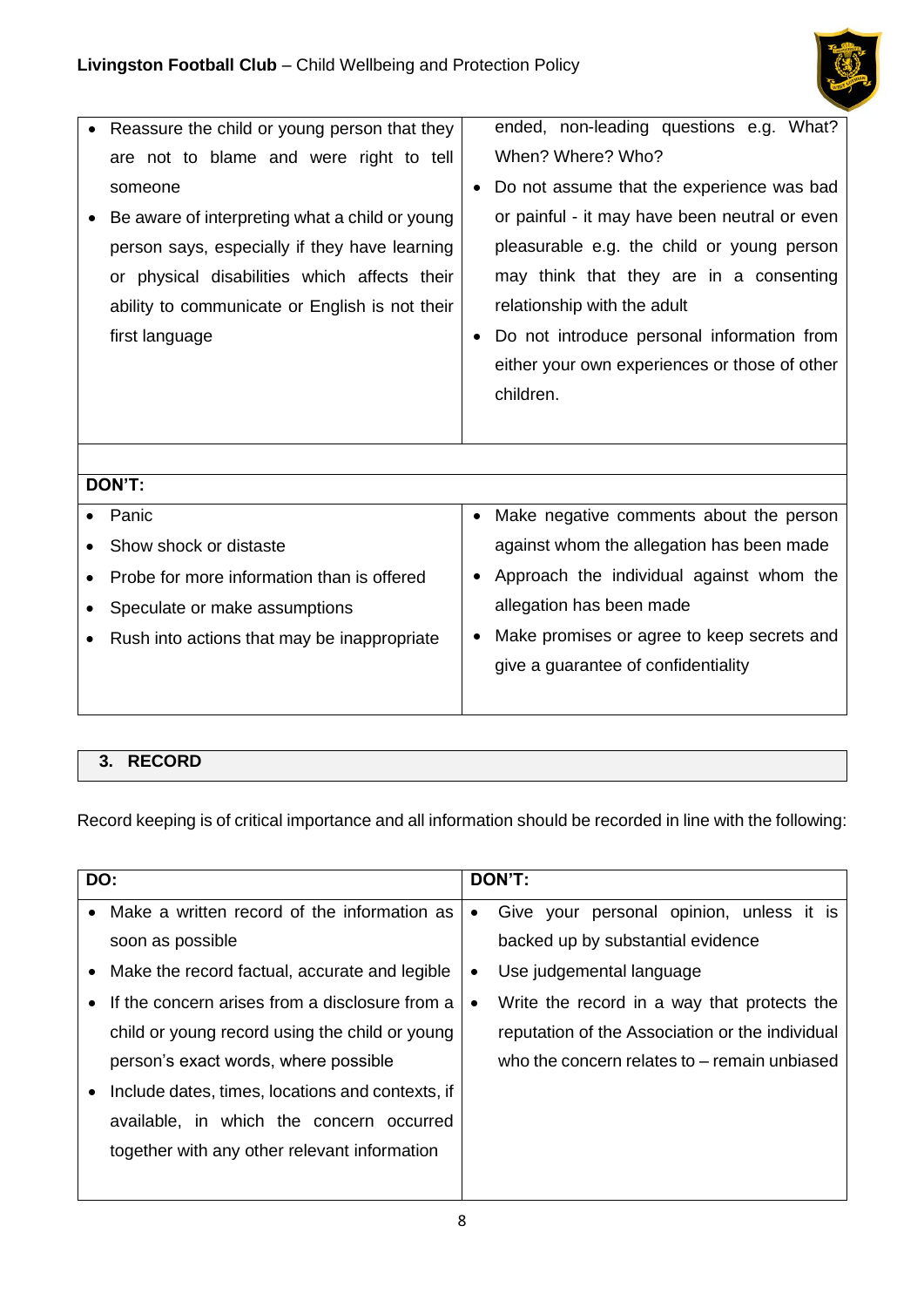

Where the child or young person has made a direct disclosure, and when appropriate, it is important that the child or young person understands why we are recording their details. If a child/young person recognises that people can help and support, and that this is the purpose of their details being shared, they will be more included and informed of the processes.

### **4. REPORT**

The Child Wellbeing and Protection Officer can be contacted in a number of ways:

- By telephoning **Suzy Ferns** on **07944 170531**
- By email at **[childwellbeing@livingstonfc.co.uk](mailto:childwellbeing@livingstonfc.co.uk)**

### *How to report the concern:*

- Report the concern as soon as possible. It is recommended that initial contact is made with the Child Wellbeing and Protection Officer by telephone
- Email the completed Concern Recording Form to the Child Wellbeing and Protection Officer, if you are able to do this via secure email

Do not delay in reporting the concern

- By attempting to obtain information to complete all sections of the Concern Recording Form
- By waiting until you can complete the Concern Recording Form
- If you have been unable to contact the Child Wellbeing and Protection Officer by telephone

If you are unable to access a Concern Recording Form, please contact the Child Wellbeing and Protection Officer by telephone or email the information to the above address, if you are able to do so securely, in order to report the concern.

**If you are unsure whether the information you have should be a cause for concern advice and support can be sought at any time from the Child Wellbeing and Protection Officer by contacting them for advice and support.** 

### **This can be done in a confidential manner anonymising the details of the parties involved.**

If the Child Wellbeing and Protection Officer is not available and an immediate response is required the Police and Social Work Services must be contacted. They have a statutory responsibility for the protection of children and they may already hold other information about the child or young people. If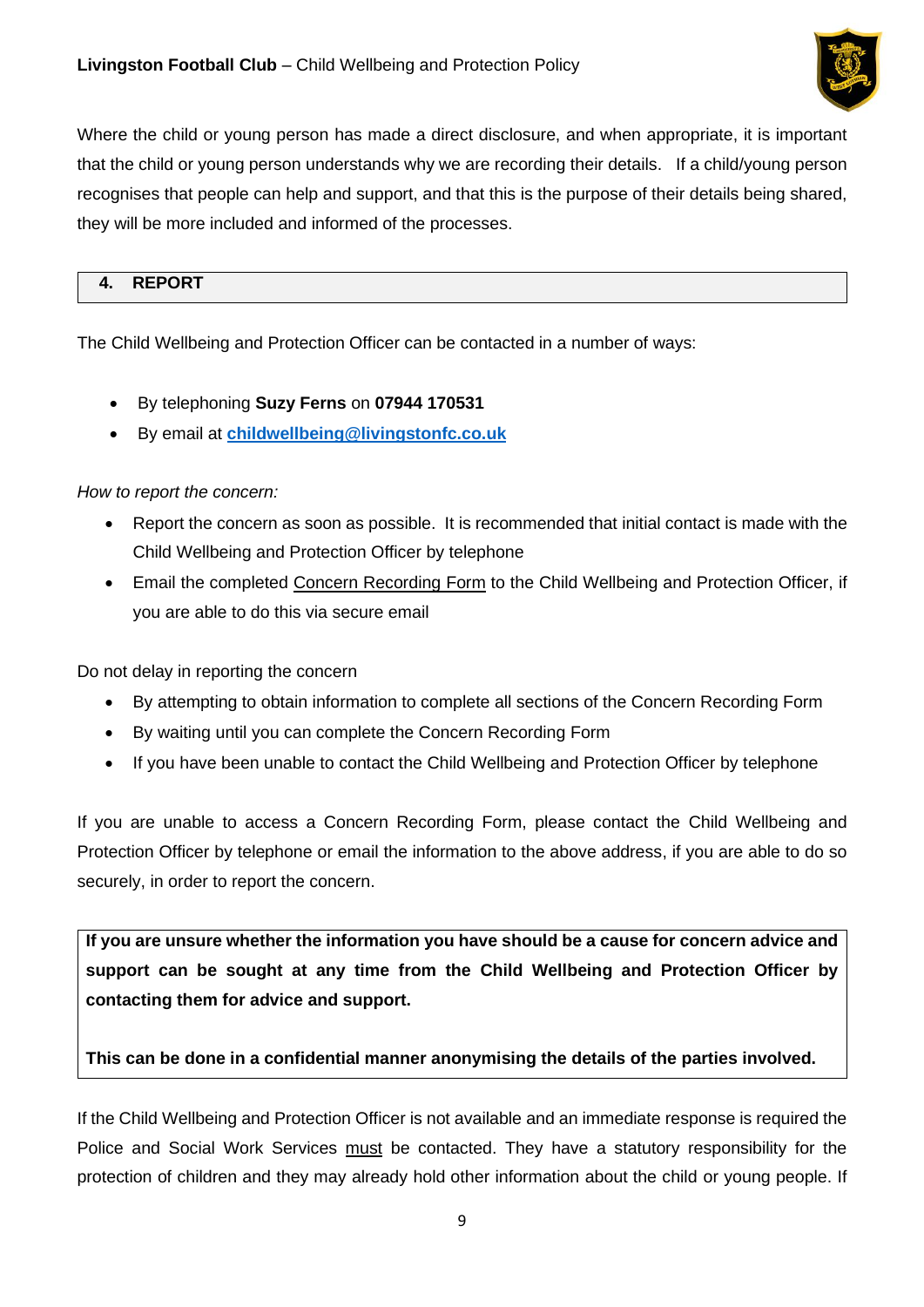

the information is shared with the police or other agencies, record what information is shared and any advice given and actions taken. At the earliest opportunity thereafter the Club's Child Wellbeing and Protection Officer should be informed.

# *Confidentiality*

To maintain confidentiality do not keep any electronic, printed or written versions of the information you have provided. The Concern Recording Form should be deleted or destroyed (by means of shredding) as soon as the information has been passed on. The Child Wellbeing and Protection Officer will maintain a copy of the information in a secure and confidential manner.

### *Support*

The Club recognises that voicing concerns, suspicions or allegations of poor practice, misconduct or abuse can cause great concern and stress – particularly if it relates to a colleague, volunteer or child/parent who is known to you. However, sharing information about the wellbeing of a child or young person is paramount in order to prevent the child or young person from suffering harm or further harm. Any member of staff or volunteer whom, in good faith, discloses information related to a concern will receive full support from the club.

### *Concern about the conduct of the Child Wellbeing and Protection Officer*

Where the concern is about the Child Wellbeing and Protection Officer, it must be reported to the **Club Secretary** directly*.* In this situation, the **Club Secretary** will take on the role and responsibilities as listed below of the Child Wellbeing and Protection Officer.

### **5. RESPOND**

The following sets out the steps which will be taken by the Child Wellbeing and Protection Officer after the concern has been reported.

#### **A. The process on receipt of a concern**

Once the concern has been reported the Child Wellbeing and Protection Officer will: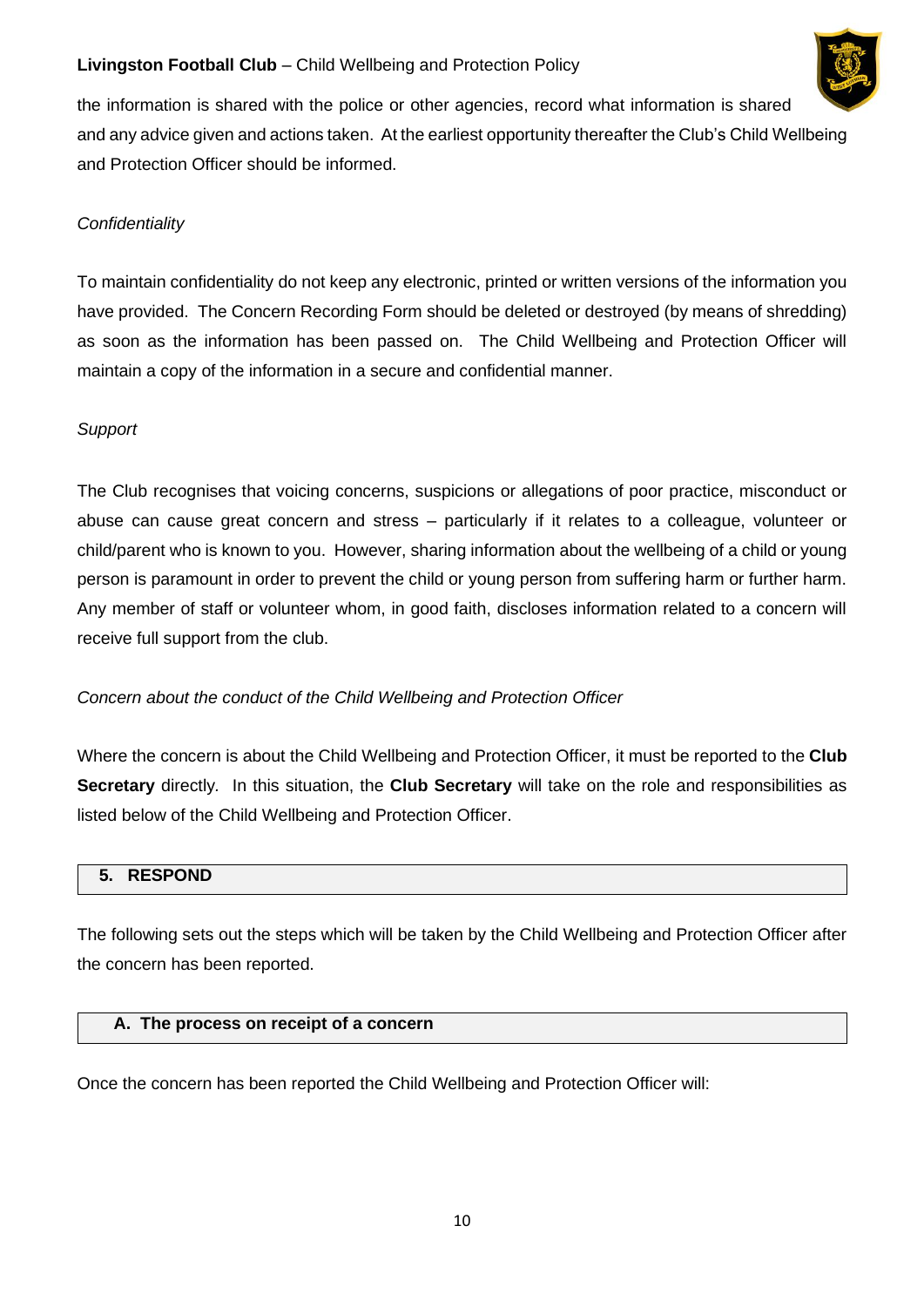

- Establish the basic facts and conduct an initial assessment of the facts in order to determine the appropriate course of action. The appropriate course of action may differ depending on whether the concern is about the wellbeing of a child/young person or about the conduct of an adult.
- Decide who should be informed of the concern, this may include the child or young person, their parent/carer, or external agencies.
- Consult external agencies such as the Police and Social Work Services for advice at any time, if required. This is important because they may hold other important information which, when considered alongside the current concern, builds a significant picture of concern.

All subsequent actions taken by the Child Wellbeing and Protection Officer shall be recorded, in the order in which they happen, and the records should be signed and dated.

### **B. Conducting the Initial Assessment**

The purpose of the initial assessment is to clarify the nature and context of the concerns. Every situation is unique so guidance cannot be prescriptive.

Where the concern relates to the conduct of an adult, pending the outcome of any investigation, precautionary suspension will be considered in all cases where there is significant concern about the conduct of a member of staff and volunteers towards children and/or young people. For further information on precautionary suspension see section 6 of this Procedure.

In all cases, the initial assessment may involve:

- Speaking to the member of staff or volunteer who raised the concern; and/or
- Speaking to other members of staff or volunteers who may have information related to the concern; and/or
- Speaking to the member of staff or volunteers whose conduct has been reported this will be subject to the nature and seriousness of the situation and should not be done if the concern suggests that the conduct may be criminal behaviour; and/or
- If the concern involves a named child or young person it may be appropriate to speak to the child or young person. This should never be done in cases where there is a suggestion of criminal conduct without first seeking the advice of the Police. If it is appropriate to speak to the child or young person all questions should be basic, open-ended, non-leading and asked *solely with a view to clarifying the basic facts*. When speaking to a child or young person another adult should always be present. It is recommended that this other adult is known to the child or young person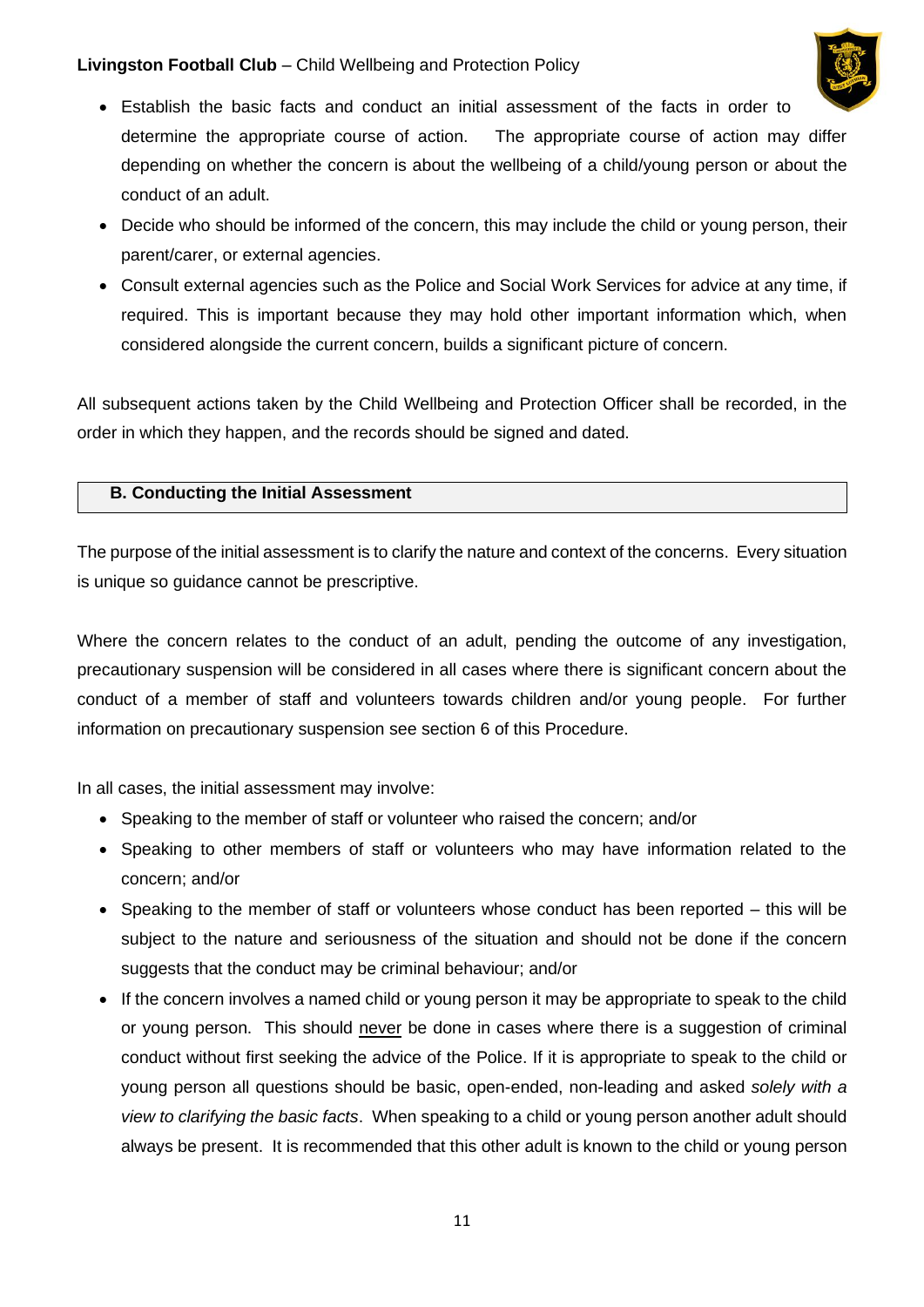

and the meeting is pre-arranged so the child or young person will be aware that you are going to speak to them about a concern; and/or

• Speaking to other children and/or young people and/or other individuals to establish the basic facts. As above, all questions should be basic, open-ended, non-leading and asked *solely with a view to clarifying the basic facts*.

#### *Best practice advice*

**Questioning of children by those conducting an initial assessment should be avoided, if possible. If it is necessary to speak to the child in order to clarify the basic facts, best practice suggests that consent from the parent/carer be obtained unless obtaining that consent may place the child at risk.**

#### *Views of the Child*

Children and young people have the right to say what they think in all matters affecting them and to have their views taken seriously (Article 12, UNCRC). This must be at the forefront of any concerns that are raised. The nature of the concern will impact on the decision as to whether it is appropriate to discuss the concern directly with the child or young person. The views of the child or young person must be considered based on the age and maturity.

An initial assessment of basic facts may require the need to ask a child or young person some basic, open-ended, non-leading questions solely for with a view to clarifying the basic facts. It may also be necessary to ask similar basic questions of other children and young people, or other appropriate individuals who may have information.

It will not always be appropriate to speak directly with the child or young person about the concern. Advice should be sought from the Child Wellbeing and Protection Officer if there is any uncertainty about the appropriate course of action.

If the information indicates that a criminal offence has been committed against the child or young person it would not be appropriate to ask the child or young person questions about the incident or speak to them directly about the incident(s), unless it is a disclosure directly from the child. Interviewing children and young people about possible abuse or criminal offences is the sole remit of specially trained Police Officers and Social Workers.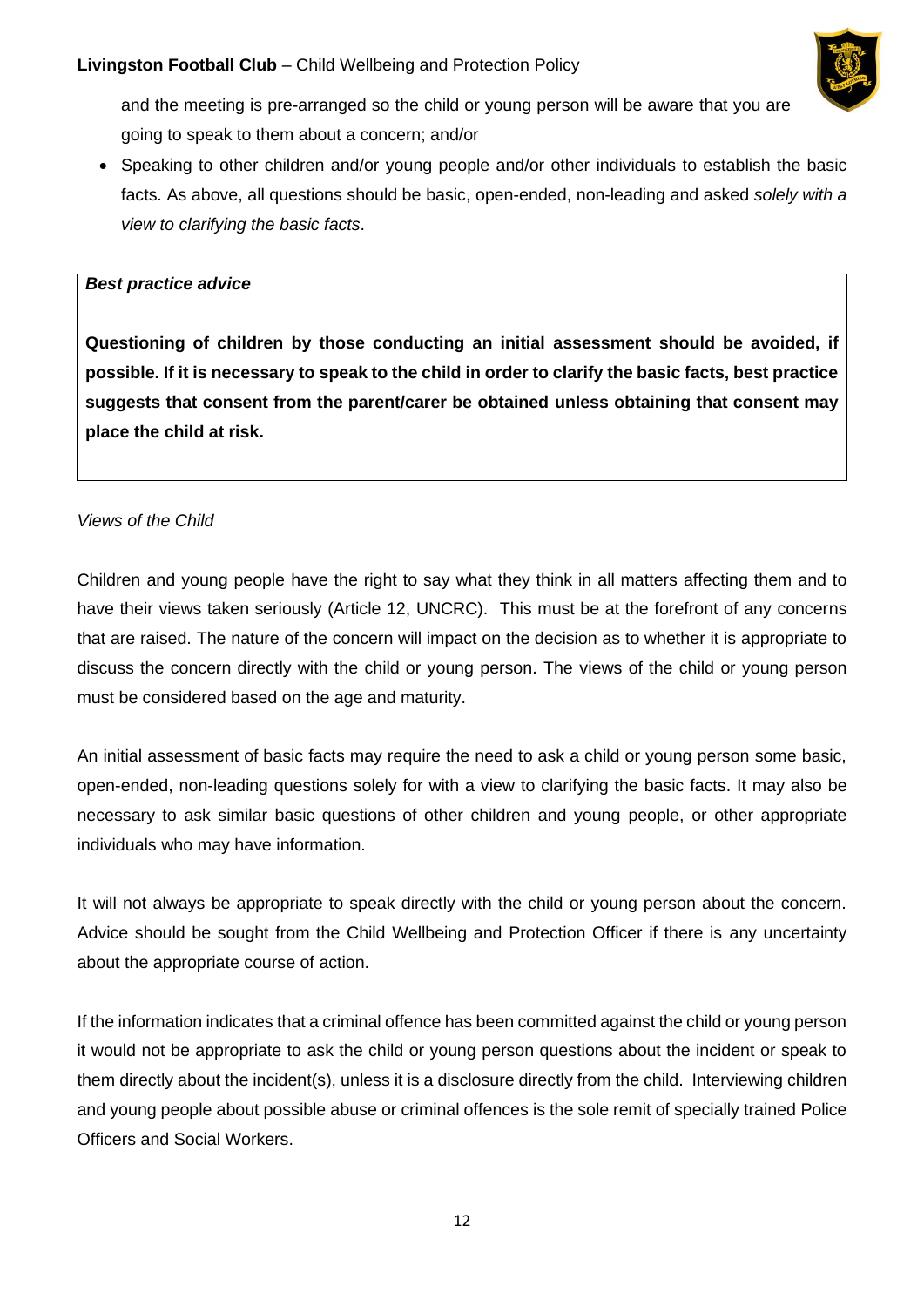

**Where the concern about a child's wellbeing suggests they are in need of protection, the information must be passed on with or without their consent for the purposes of their protection. Allegations of abuse must always be taken seriously.** *No member of the Club shall investigate allegations of abuse or decide whether or not a child has been abused.* False **allegations are very rare. If a child says or indicates they are being abused or information is obtained which gives concern that a child is being abused, the information must be responded to on the same day in line with this procedure.** 

### *Fairness and natural justice*

In the event of an investigation into the conduct of a member of staff or volunteers all actions will be informed by the principles of natural justice:

- They will be made aware of the nature of concern; and
- They will be given an opportunity to put forward their case; and
- The Club will act in good faith, ensuring the matter is dealt with impartially and as quickly as possible in the circumstances.

### **C. Concluding the Initial Assessment**

Decisions reached on conclusion of the Initial Assessment may differ depending on whether the concern relates to the wellbeing of a child or young person or to the conduct of an adult. Sometimes, the concern may relate to both the wellbeing of a child and the conduct of an adult in which case two sets of conclusions should be reached.

### *A concern about the wellbeing of a child/young person*

At the end of the initial assessment one of the following conclusions should be reached:

- The facts do not substantiate the concern, therefore no further action will be taken
- The concern has been successfully addressed by the child or young person, their parent and/or club staff or volunteers and no further action is needed
- The concern has not been successfully addressed and further support is needed for the child or young person
- Information should be shared with statutory services, for example, Police Scotland or Social Work Services due to the gravity of the concern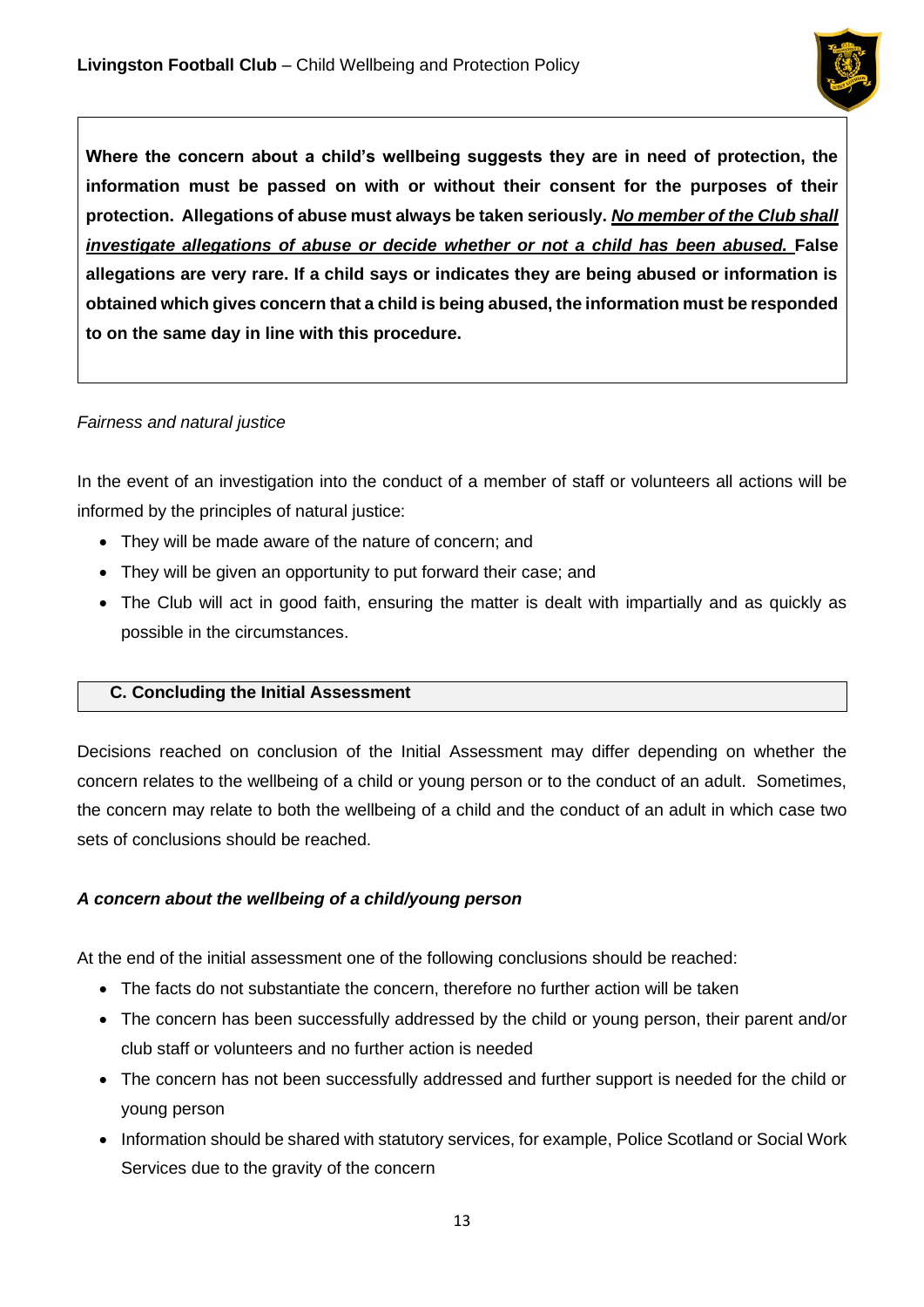

• Information should be shared with the child's Named Person, if applicable, for consideration

In all cases consideration should be given support as to what support, if any, is required for the child or young person and whether there is a need to share information with the Scottish FA in terms of a Data Sharing Agreement.

### *Sharing Concerns with Parents/Carers*

The Club is committed to working in partnership with parents/carers whenever there are concerns about a child or young person. Parents/carers have the primary responsibility for the safety and wellbeing of their children. Where concerns are raised about a child or young person this will be considered in line with the wellbeing indicators and *may* be discussed with parents/carers. For example, if a child seems withdrawn, he/she may have experienced an upset in the family, such as a parental separation, divorce or bereavement. Common sense is advised in these situations and the best interests of the child will be considered as to what is the best support them. Children and young people will be asked who they feel is suitable to be informed and when relevant, consent gained from the child or young person.

**Where there are concerns that the parents/carers may be responsible for or have knowledge of the abuse, sharing concerns with the parents/carers may place the child or young person at further risk.** *In such cases advice must always firstly be sought from the Police, Social Work Services or Named Person as to who informs the parents/carers.*

### *Sharing Information with Police and statutory agencies*

Where the concern about a child or young person's wellbeing suggests that they are in need of protection or that a criminal offence has been committed against them the concern must be reported to the Police and/or Social Work Services. The police and local authority have a statutory duty of care for all children.

### *A concern about the conduct of an adult*

At the end of the initial assessment one of the following conclusions should be reached:

- The facts do not substantiate the concern, therefore no further action will be taken
- Information supports concern of poor practice
- Information supports concern of serious poor practice and/or misconduct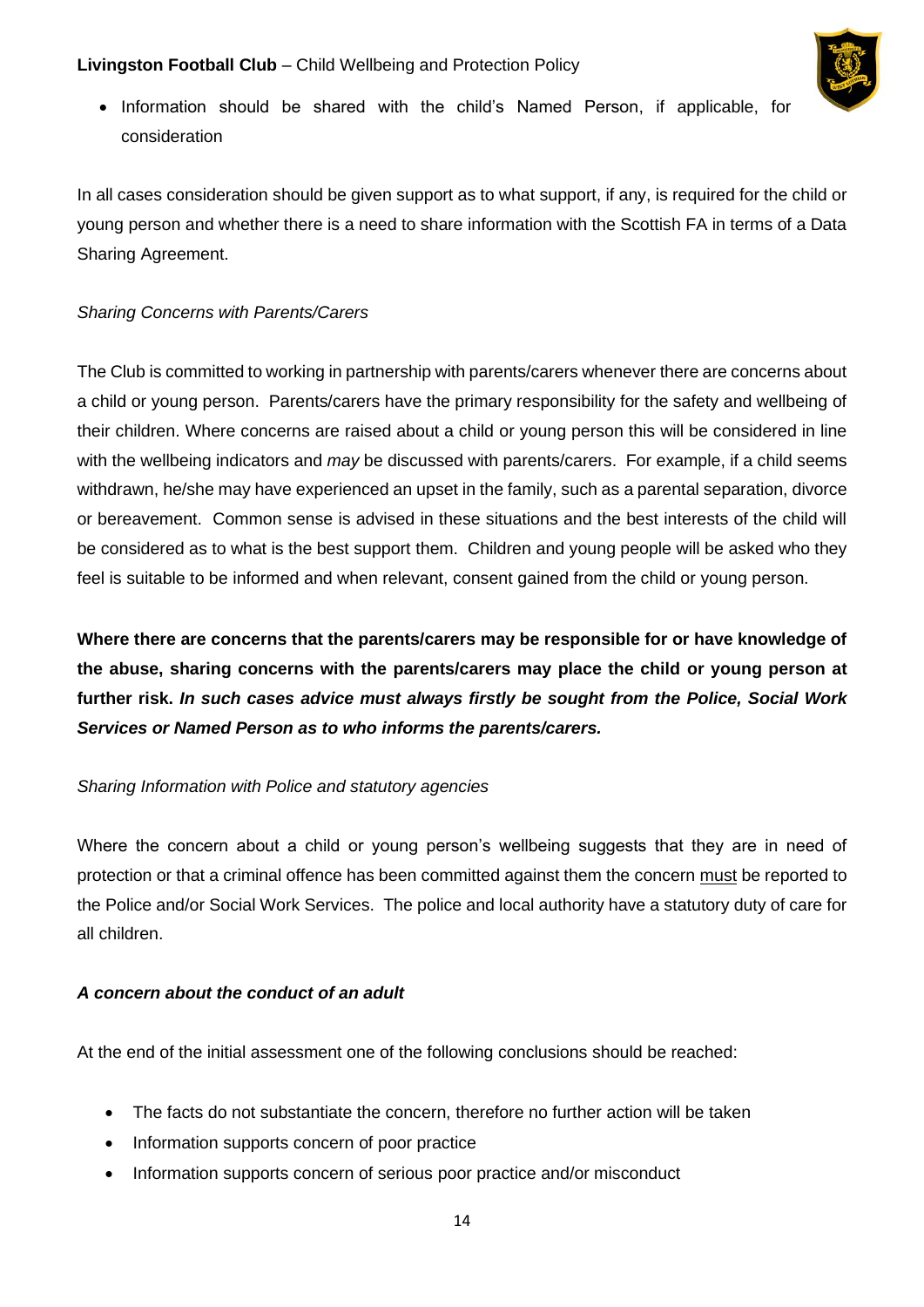• Information supports concern of possible criminal behaviour

# *Initial Assessment Supports concern of poor practice*

If the initial assessment supports a concern that the conduct of an adult amounts to poor practice, the Child Wellbeing and Protection Officer will share the findings of the initial assessment with the relevant member of staff at the Club, who has responsibility for the staff or volunteer whose conduct has amounted to poor practice, who will respond in line with the Club's procedures.

The Child Wellbeing and Protection Officer will carry out any further investigation, as necessary and take appropriate action depending on the nature and seriousness of the conduct.

# *Initial Assessment supports concern of poor practice and/or misconduct*

If the concern relates to the conduct of a member of staff or volunteer the Child Wellbeing and Protection Officer will share the findings of the initial assessment with the relevant member of staff in the HR Department, if applicable, who will respond in line the club's Disciplinary Procedures, or with the official at the Club who has responsibility for the staff or volunteer whose conducted has amounted to serious poor practice and/or misconduct.

### *Initial Assessment supports concern of possible criminal behaviour*

Where the initial assessment of information gives reasonable cause to suspect an adult's behaviour has been a criminal offence, the Child Wellbeing and Protection Officer will:

- report the concern to the Police as soon as possible on the day the information is received, along with supporting information; and
- make a written record of the name of the Police Officer to whom the concerns were passed together with the crime reference number, time and date of the call, in case any follow up is required; and
- on request, provide the Police with a copy of the Concern Recording Form; and
- following the advice of the Police, inform the parents/carers of the child involved as soon as possible unless the Police advice is not to do this; and
- if appropriate, share the information with the child's Named Person if there is any impact on a child's wellbeing caused by an adult's possible criminal behaviour unless the Police advise not to do this.

Advice will firstly be obtained from the Police about informing the member of staff or volunteer involved in the concerns. If the advice is to inform them, they will be told that information has been received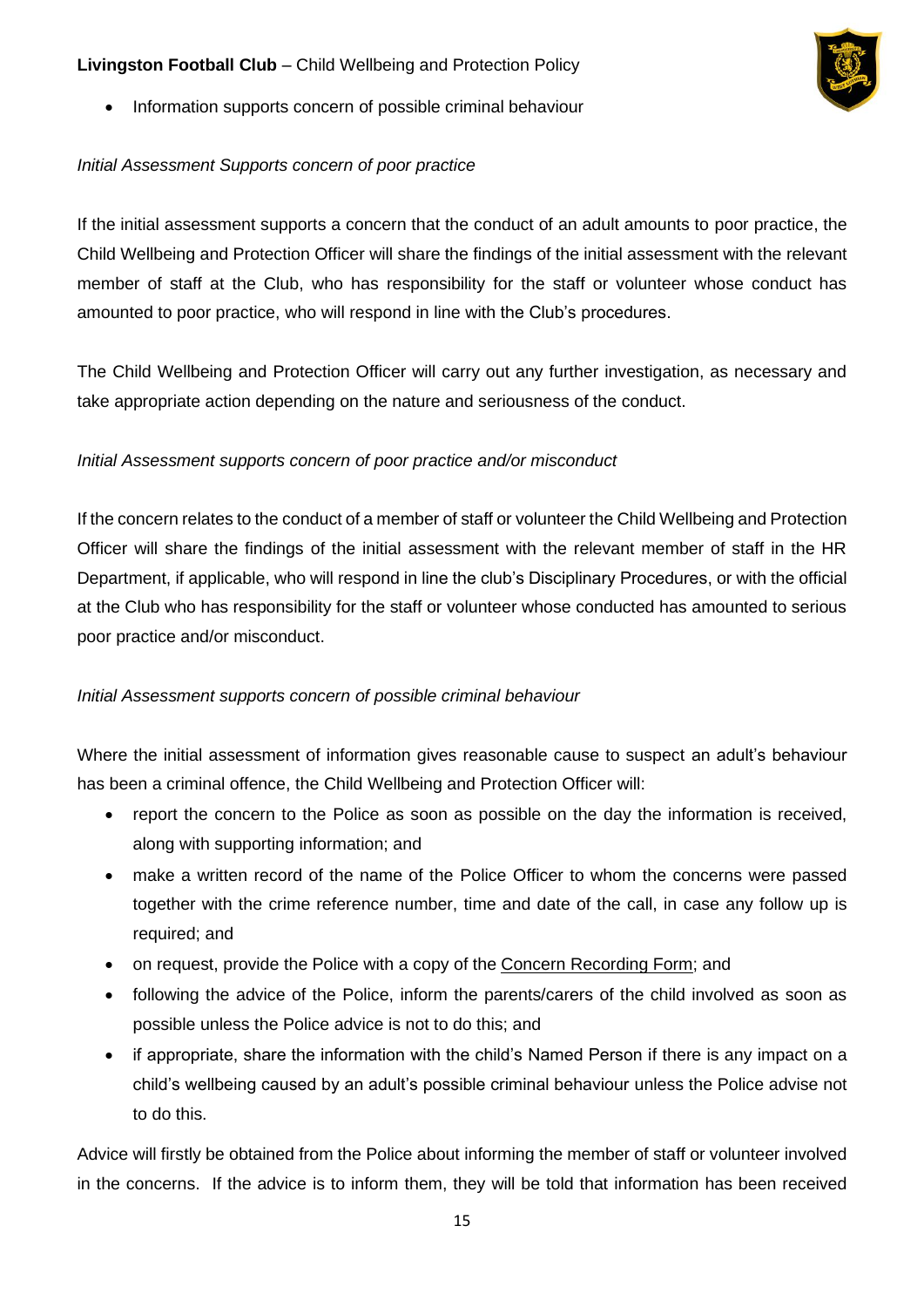

which may suggest an allegation of abuse or possible criminal offence. As the matter will be *sub judice* (i.e. under judicial consideration) no details will be given unless advised by the Police. All actions will ensure the best evidence is preserved for any criminal proceedings while at the same time safeguarding the rights of the member of staff and volunteer.

The club will take all reasonable steps to support a member of staff or volunteer whom a concern has been raised about, as well as others who may be involved as witnesses.

Possible outcomes include one or more of the following:

- Police investigation may involve a child protection investigation jointly by Police and Social Work Services
- Criminal proceedings
- Civil proceedings (by the child/family who raised the concern)
- Disciplinary Proceedings
- Referral to Disclosure Scotland, where the PVG criteria is met

# *Referral to Disclosure Scotland under Protection of Vulnerable Groups (Scotland) Act 2007*

Depending on the nature of the concern and the action taken by the club, there may be a requirement, in law, to notify Disclosure Scotland. The following will apply where the member of staff or volunteer is in regulated work with the club and a member of the PVG scheme.

### *Referring to Disclosure Scotland*

The Club will refer to Disclosure Scotland the case of any member of staff or volunteer who (whether or not in the course of their role with the club) has:

- harmed a child
- placed a child at risk of harm
- engaged in inappropriate conduct involving pornography
- engaged in inappropriate conduct of a sexual nature involving a child, or
- given inappropriate medical treatment to a child.

**AND** as a result the club has taken or would have taken one of the following options:

1. The Club has dismissed the member of staff or volunteer; or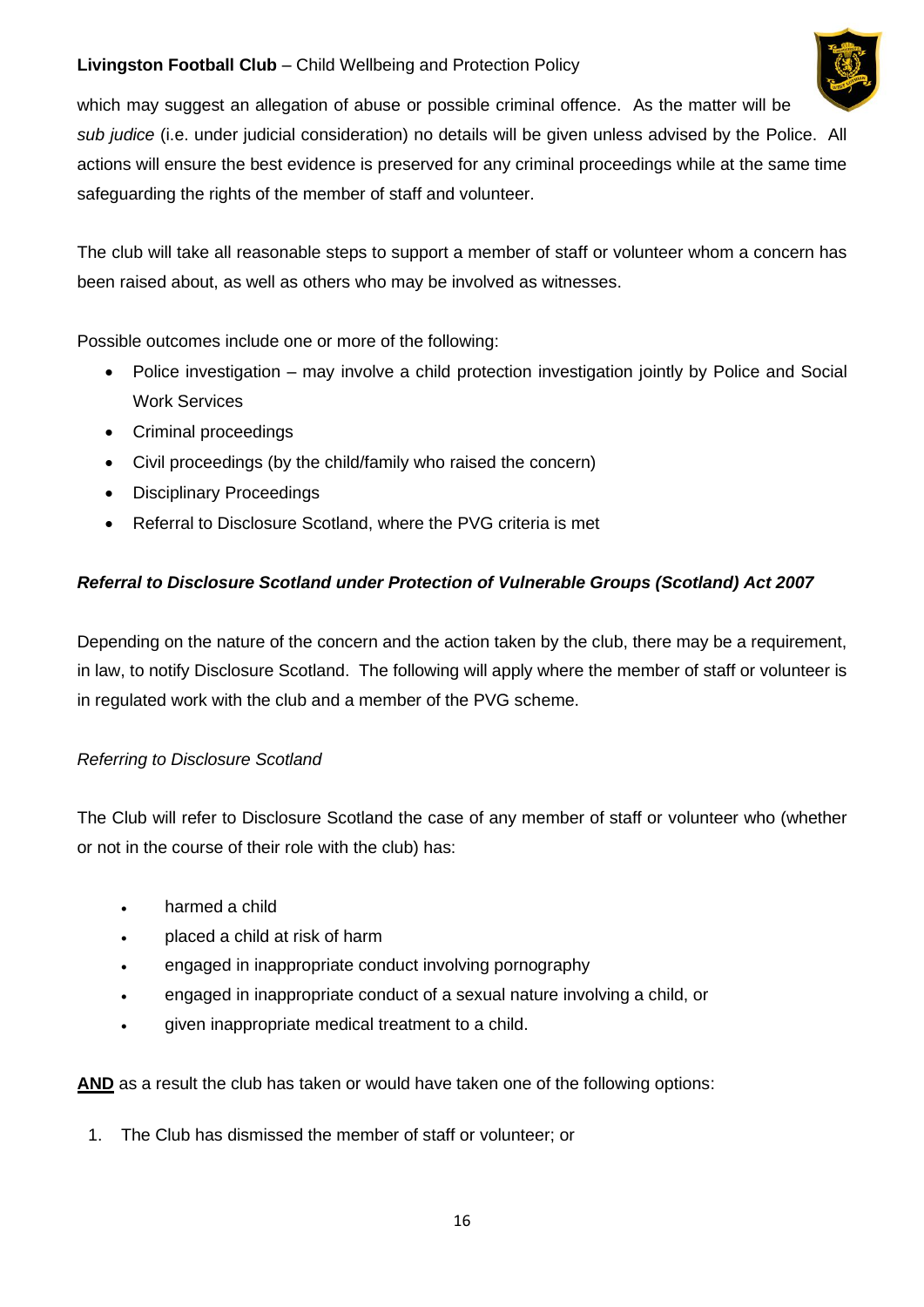

- 2. The member of staff or volunteer would have been dismissed as a result of the incident had they not resigned, retired or been made redundant; or
- 3. The Club has transferred the member of staff or volunteer to a position in the club which is not regulated work with children; or
- 4. The member of staff or volunteer would have been dismissed or considered for dismissal where employment or volunteer role was not due to end at the expiry of a fixed term contract; or
- 5. The member of staff or volunteer would have been dismissed or considered for dismissal had the contract not expired.

The Club will also refer the case of a member of staff or volunteer where information becomes available after the member of staff or volunteer has:

- been dismissed by the club; or
- resigned, retired or been made redundant; or
- been transferred to another position in the club which is not regulated work with children.

### *Information from Disclosure Scotland*

If Disclosure Scotland notifies the club that a member of staff or volunteer is being considered for listing that individual will be suspended as a precaution until the outcome of the case is determined. Precautionary suspension is not a form of disciplinary action and does not involve pre-judgment. In all cases of suspension the best interests and wellbeing of children and young people will be the paramount consideration.

If Disclosure Scotland informs the club that an individual is barred, that member of staff or volunteer will be removed permanently from regulated work with children immediately in line with the Protection of Vulnerable Groups (Scotland) Act 2007.

### **6. PRECAUTIONARY SUSPENSION**

Suspension is not a form of disciplinary action. The member of staff involved may be suspended whilst an investigation is carried out. Suspension will be carried out in accordance with the Club's Disciplinary Procedures.

### **7. CRIMINAL PROCEEDINGS**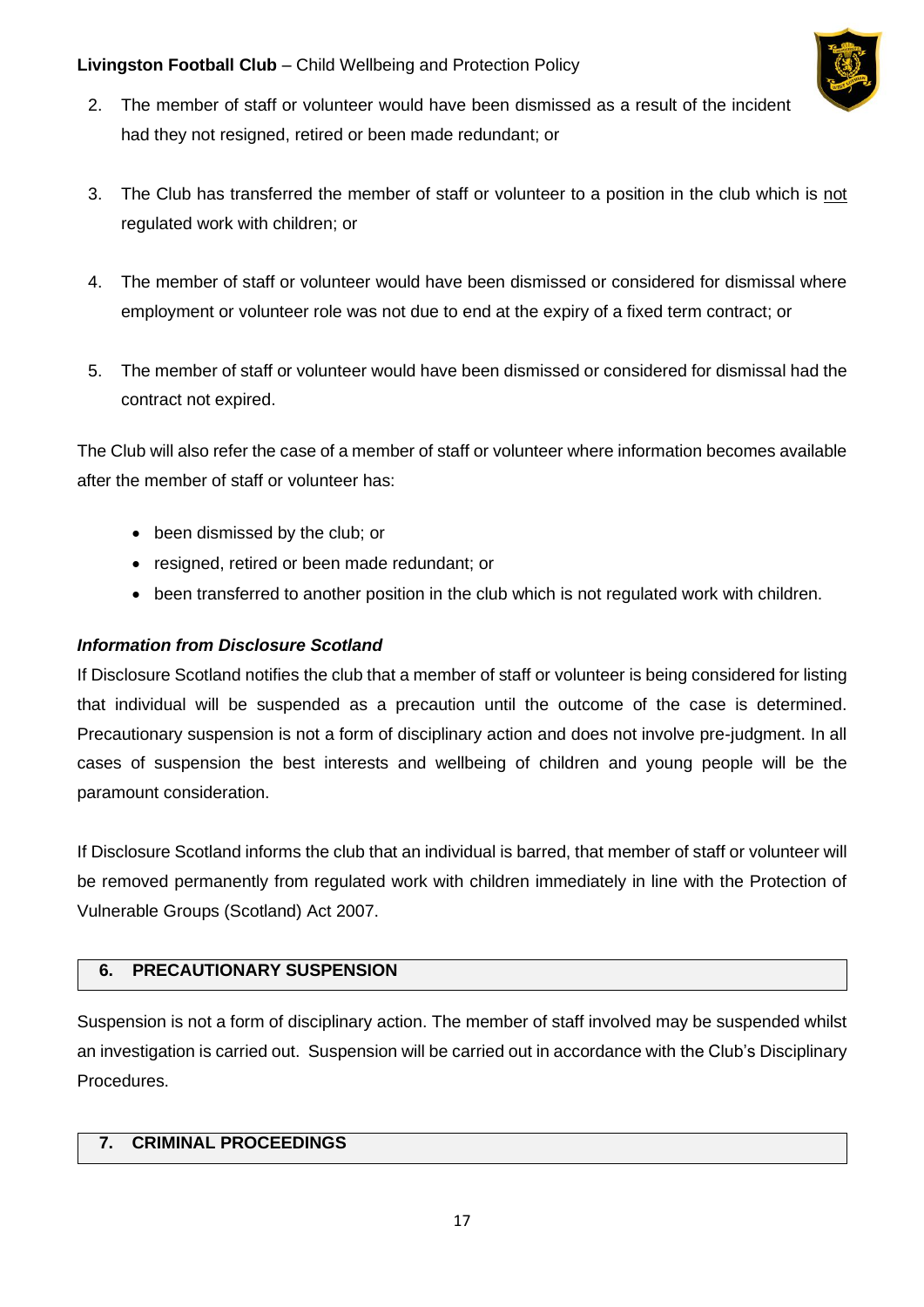

An ongoing criminal investigation does not necessarily rule out disciplinary action by the club or investigation by the Child Wellbeing and Protection Officer. However, any action taken must not jeopardise the criminal investigation. Advice must be taken from the Police on this. Sufficient information should be available to enable the club to make a decision whether to go ahead with disciplinary action/response under this concerns procedure.

In any event, once criminal proceedings have concluded the Club will consider the matter and the outcomes in line with this procedure.

# **8. FALSE OR MALICIOUS ALLEGATIONS**

In exceptional circumstances where an investigation establishes an allegation or concern raised is false, unfounded or malicious:

- The member of staff and volunteers involved will receive an account of the circumstances and/or investigation and a letter confirming the conclusion of the matter. They may wish to seek legal advice; and
- All records pertaining to the circumstances and investigation shall be kept confidentially; and
- The Club will take all reasonable steps to support the individual in this situation; and
- In these circumstances the Club will review the participation or continued involvement in club activities of the individual who made the false or malicious allegation. If the false or malicious allegation has been made by a child or young person, it will only be appropriate to have a discussion with the child or young person to determine their views and opinions with parental/carer permission; and
- Data collected for the investigation will be destroyed in accordance with the requirements of the Data Protection Act 1998.

### **9. ALLEGATIONS OF NON-RECENT ABUSE**

The Club recognises that sharing personal experience of abuse can be difficult, challenging and sensitive. Therefore allegations of abuse may be made some time after the event e.g. an adult who was abused as a child by someone who is still currently working with children. These procedures will be followed in the event of an allegation of non-recent abuse, including the club's responsibility to refer to Disclosure Scotland.

#### **10. MEDIA**

All media enquiries relating to concerns under this procedure must be referred to **Derek White, Club Secretary**.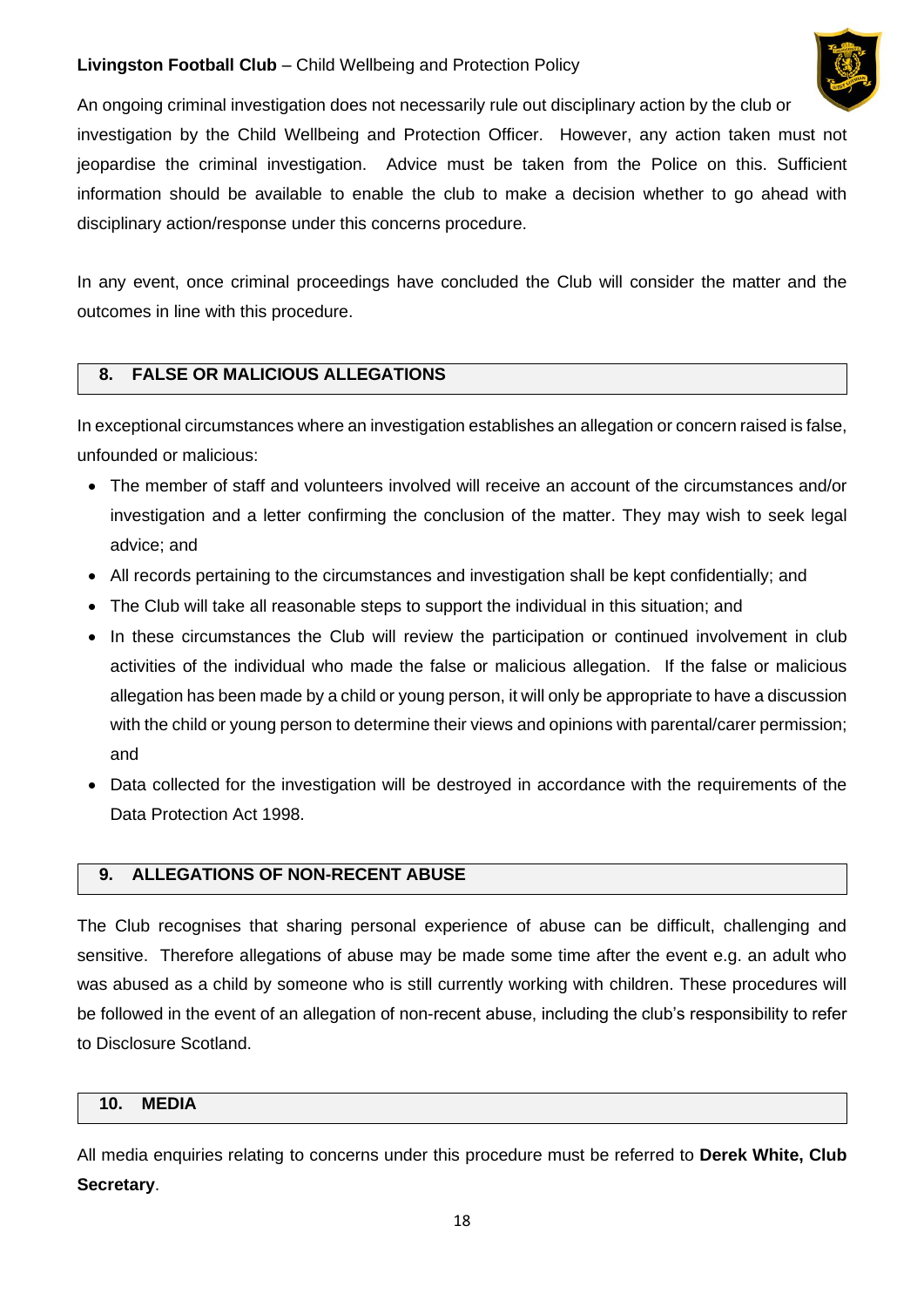# **CASE REVIEW PROCEDURE**

# **1. PURPOSE OF CASE REVIEW**

Case reviews take place to establish whether there are lessons to be learned about the ways in which a concern has been investigated and responded to. Reviewing a concern allows the Club to consider:

- How the Responding to Concerns Procedure was implemented; and
- The effectiveness of the Responding to Concerns Procedure; and
- Informing policy and improving practice with regards to wellbeing & protection matters.

# **2. DECIDING TO CONDUCT A REVIEW**

The Club will follow the criteria set out below when considering and establishing a case for review.

- 1. The harm or risk of harm to a child was high; and/or
- 2. Views expressed by those involved in the case have raised concern about the way it was handled; and/or
- 3. There was a clear failure of procedure in handling the case: and/or
- 4. The case attracted a significant amount of media interest; and/or
- 5. The case concerned an unusual practice or behaviour; and/or
- 6. The case took a significantly long period of time to resolve; and/or
- 7. The Board decides a review is appropriate.

A case deemed eligible for review may be a particular concern or matter or, in some cases, may be cumulative concerns.

From time to time the Club may, internally, take a sample of cases to review to ensure the level of service provided in case management is consistent and to highlight any learning to take forward into future cases.

# **3. IDENTIFYING WHO UNDERTAKES THE REVIEW**

The Club will appoint a case reviewer, this may be internal or external to the club. The case reviewer, whether internal or external, will have expertise in the area of the concern. These skills may differ according to the circumstances of each case and the agreed role of the case reviewer.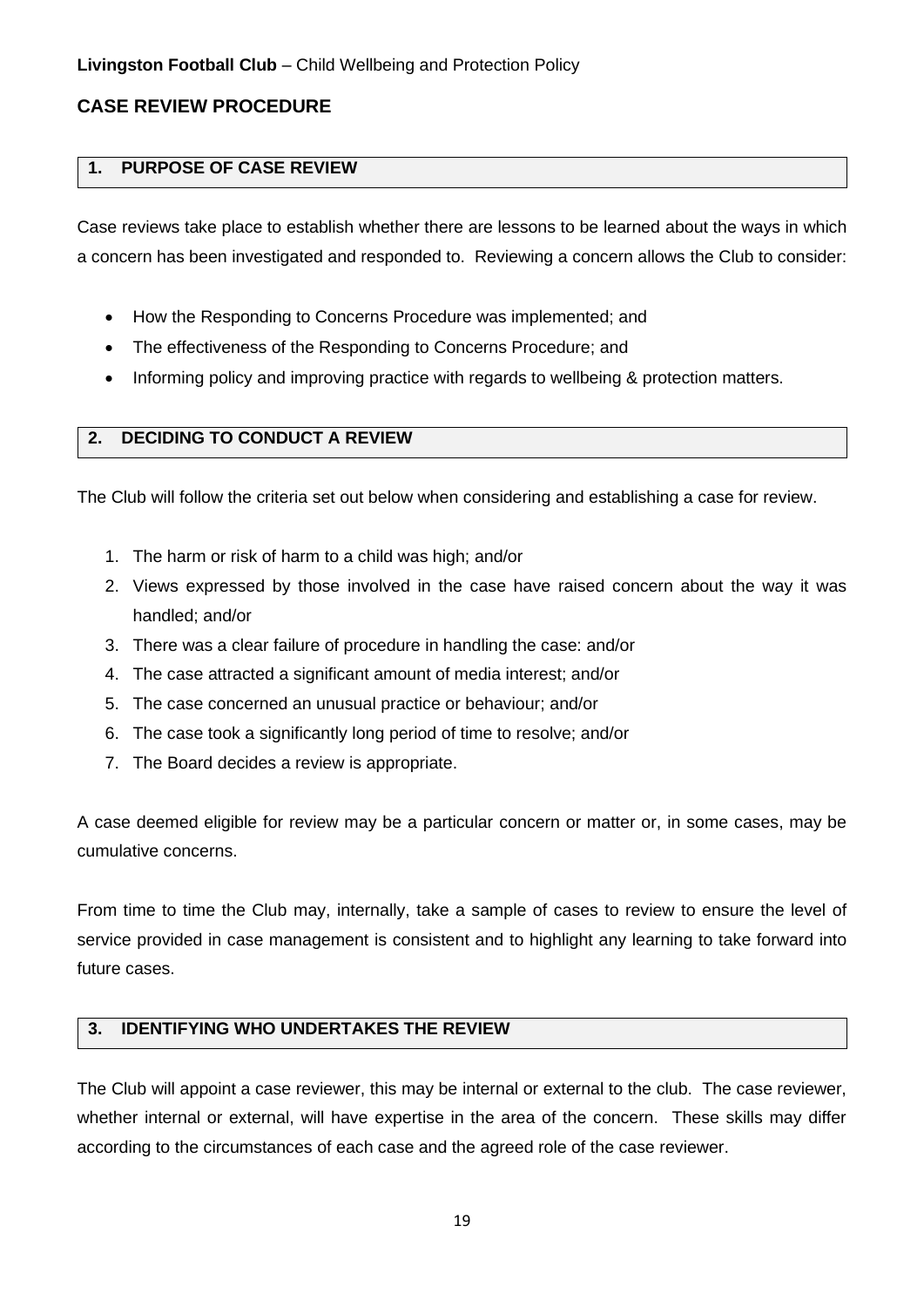#### *External Case Reviewer*

The following criteria will be considered when deciding whether the case review should be external to the club.

- Are the recommendations likely to influence and/or change practice across the whole of Scottish football?
- Was the risk of harm to the child high?
- Has the case has attracted a significant amount of media interest?
- Is there a lack of experience and knowledge internally regarding the nature of the case?
- Have the Board expressed a preference towards an external reviewer as being more appropriate?

Where the answer has been **yes** to one or more of the criteria above, there is a presumption that an external case reviewer will be appointed by the club. The club continue to have an overview of the review and will set out clear expectations in respect of timescales (see section below), milestones in the process and deadlines for completion of reports but will not have any input into the findings or recommendation of the review.

Where an external reviewer is commissioned, consideration will be given to any formal contractual arrangements required, appropriate legal advice sought, which agencies will enter into the arrangements (if any) and a contract drawn up covering timescales, fees and confidentiality including data protection.

#### *Internal Case Reviewer*

Reviews may also be undertaken internally and a case reviewer will be appointed from within the club. A case will not be reviewed by any individual who had an involvement in the concern or incident, either as a named individual or witness, in the matter of concern.

# **4. TIMESCALES FOR REVIEW**

It is desirable that the case review should be undertaken as speedily as feasible and all cases will aim to be reviewed within an 8 week period from the point the case reviewer has been appointed and received all evidence and correspondence relating to the case.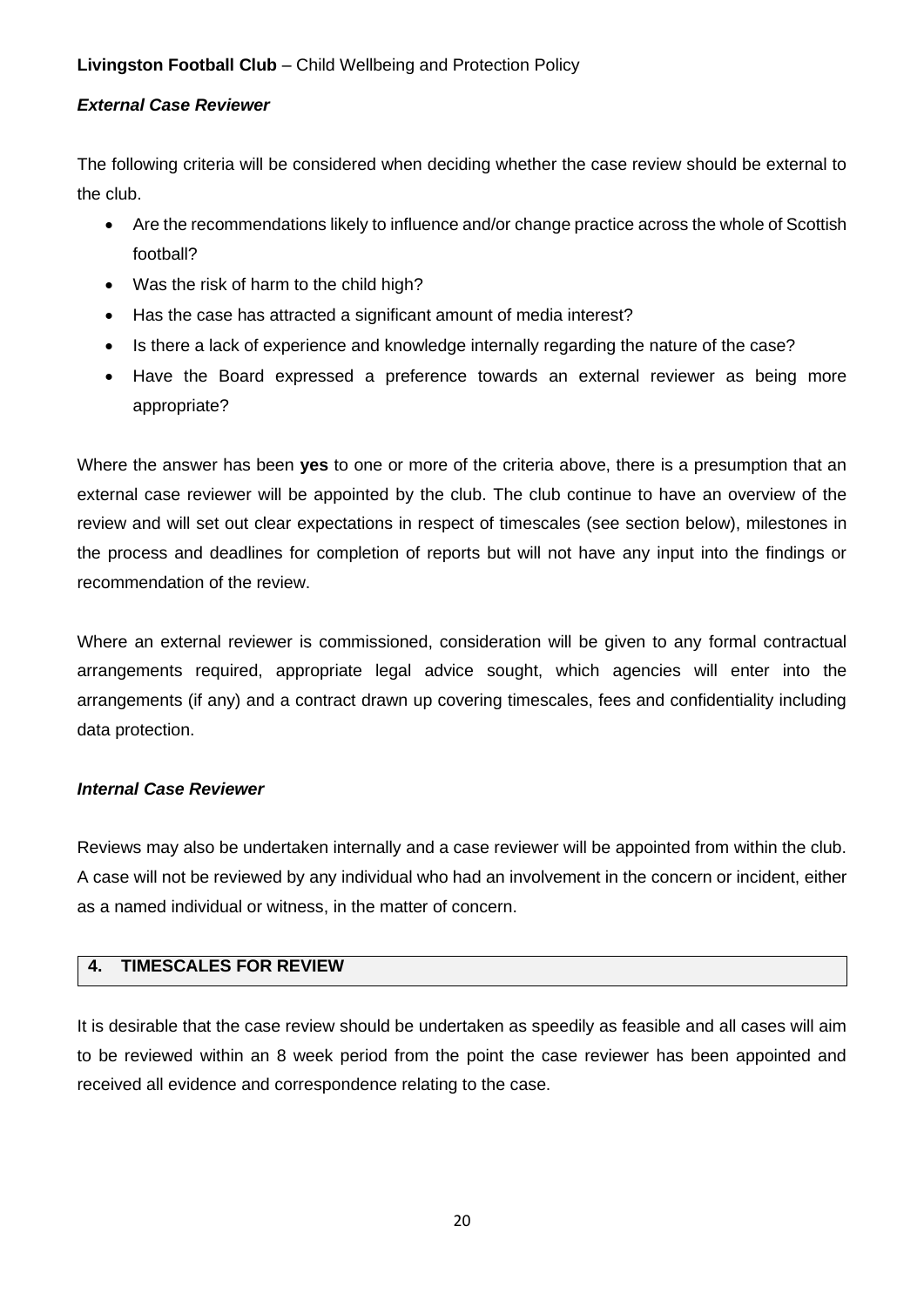Timescales will be open to change due to particular circumstances relating to each case. Where an extension is necessary a progress report and explanation for the extension must be submitted for approval to the club's **[insert role]**.

### **5. FIRST STEPS OF THE REVIEW**

After an individual has been identified, the Case Reviewer will give consideration where there may be some outstanding investigations or proceedings that are still ongoing. These considerations will be:

- 1. Is there a Police and/or Social Work child protection investigation still ongoing?
- 2. Is there a criminal investigation by the Police still ongoing?
- 3. Are there any related legal proceedings in relation to the case?

# **If the answer to any of these questions is yes, the review cannot proceed until any of the above has concluded.**

### **6. OTHER CONSIDERATIONS**

If the review can proceed, the case reviewer will need to consider how people may feel about the case being reviewed and the possible impact this could have. These reviews are not in place to reopen concerns or reinvestigate them. All evidence and correspondence relating to the concern itself will be considered and only in exceptional circumstances will contact be made with those involved e.g. parents, children and witnesses for opinions or comment.

People may feel anxious about their actions being scrutinised but it should be made clear at the start of the review what it is set out to achieve to relieve any concerns, for example:

*"I've been asked by the club to review how the organisation dealt with the concerns about XXXXX. This will consider how procedures were followed and whether appropriate action was taken to protect those involved. I understand that you were involved in this case but I would like to clarify that this review is in place to…"*

Throughout the case review, the case reviewer will make a record of the review and its findings. This may not be a lengthy report, although a full report may be appropriate in certain circumstances. Generally, any record of a review should contain the following information:

- The source of the concern.
- The nature of the concern.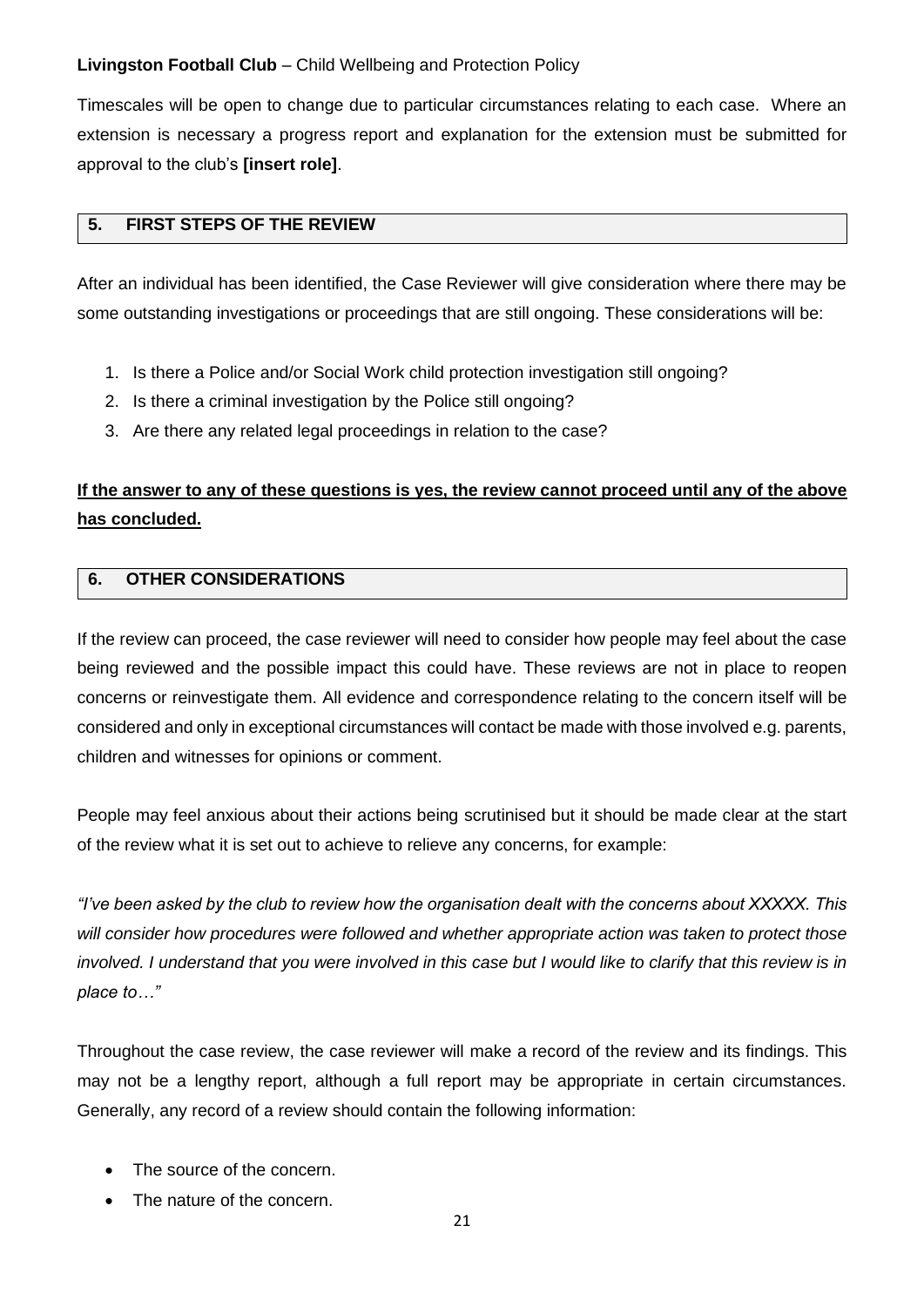- A chronology of events, individuals and organisations involved.
- Action taken.
- An analysis of the key issues or matters linked to the aims of the review.
- Any other relevant points or observations.
- Lessons to be learned and changes to be made.
- Recommendations.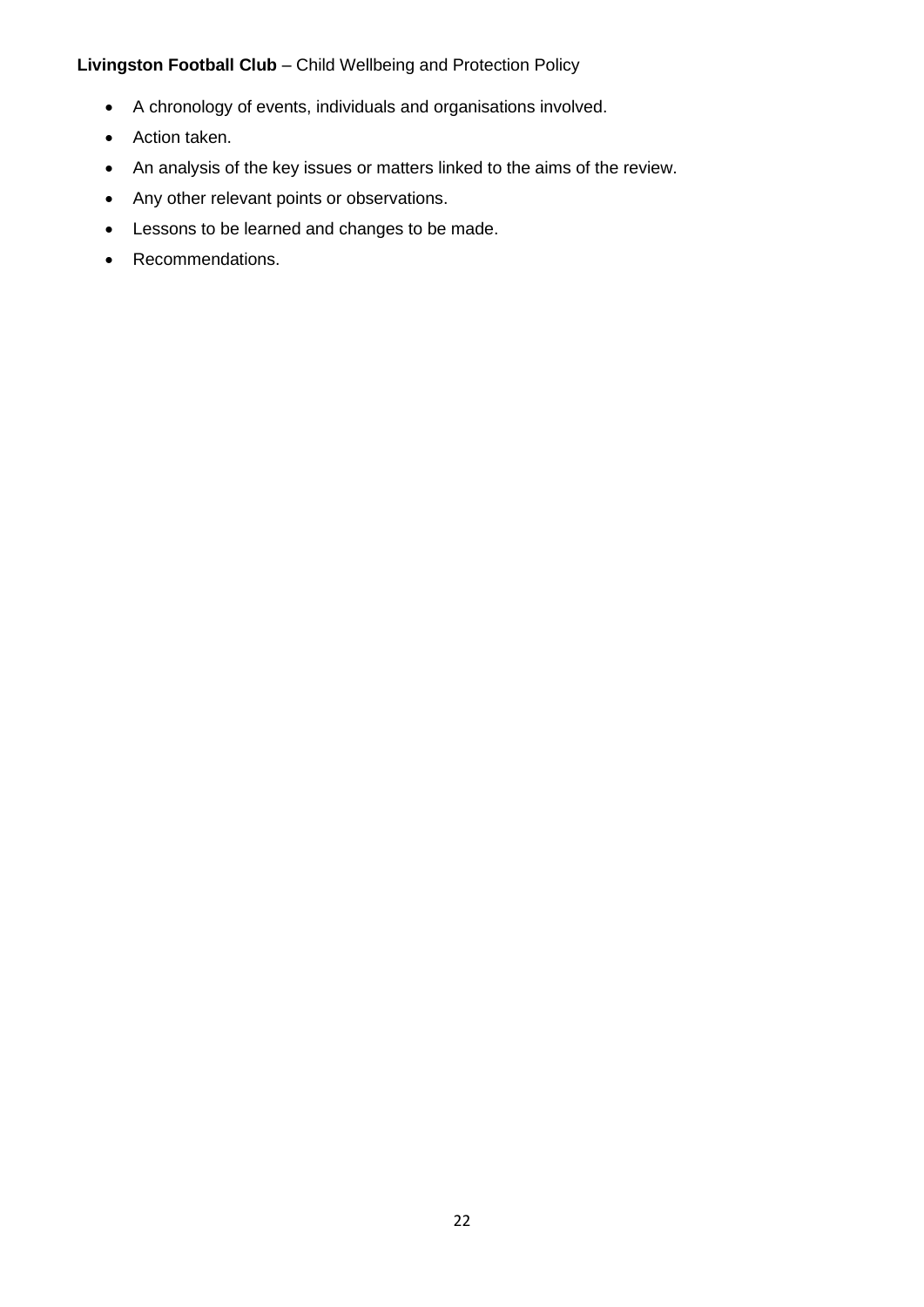# **CASE REVIEW PROCEDURE**

#### **1. Establish the facts of the case, a chronology of events and the roles of those involved**

Setting out the actual sequence of events will help the case reviewer to understand what happened, when, and who was involved; for example:

| 23 April 2018 | Young person discloses physical abuse to their coach during a      |  |  |  |
|---------------|--------------------------------------------------------------------|--|--|--|
|               | training session                                                   |  |  |  |
| 23 April 2018 | Coach reports the matter to Child Wellbeing and Protection Officer |  |  |  |
| 24 April 2018 | Advice sought by CWPO from DC Smith at the Family Protection Unit, |  |  |  |
|               | Police Scotland and the disclosure is reported to the police       |  |  |  |
| 25 April 2018 | CWPO speaks to coach about any appropriate support for the young   |  |  |  |
|               | person                                                             |  |  |  |

#### **2. Identify any issues of key questions relation to the aims of the review**

The case reviewer should then be able to answer the questions contained in the specific remit of the review. If the case reviewer considers that a child or young person may still be at risk despite action taken during the case or as a result of failure to take appropriate action, they should be prepared to act.

# **Any urgent issues should be addressed immediately without waiting for the conclusion of the review.**

#### **3. Identify any other relevant points or observations**

The case reviewer may identify issues which are worth exploring further. These may include:

| <b>PROCEDURES</b> |                                               | <b>PEOPLE</b> |             |  |                                              |       |    |     |
|-------------------|-----------------------------------------------|---------------|-------------|--|----------------------------------------------|-------|----|-----|
|                   |                                               |               |             |  |                                              |       |    |     |
| $\bullet$         | Were the relevant procedures followed?        | ٠             |             |  | Were the right people involved?              |       |    |     |
|                   | If not, is there a reasonable explanation for | $\bullet$     |             |  | Were the views of the child/family obtained? |       |    |     |
|                   | this?                                         |               | Were        |  | those involved                               | aware | οf | the |
| $\bullet$         | Were the timescales appropriate?              |               | procedures? |  |                                              |       |    |     |
|                   |                                               |               |             |  | Had the people involved been trained?        |       |    |     |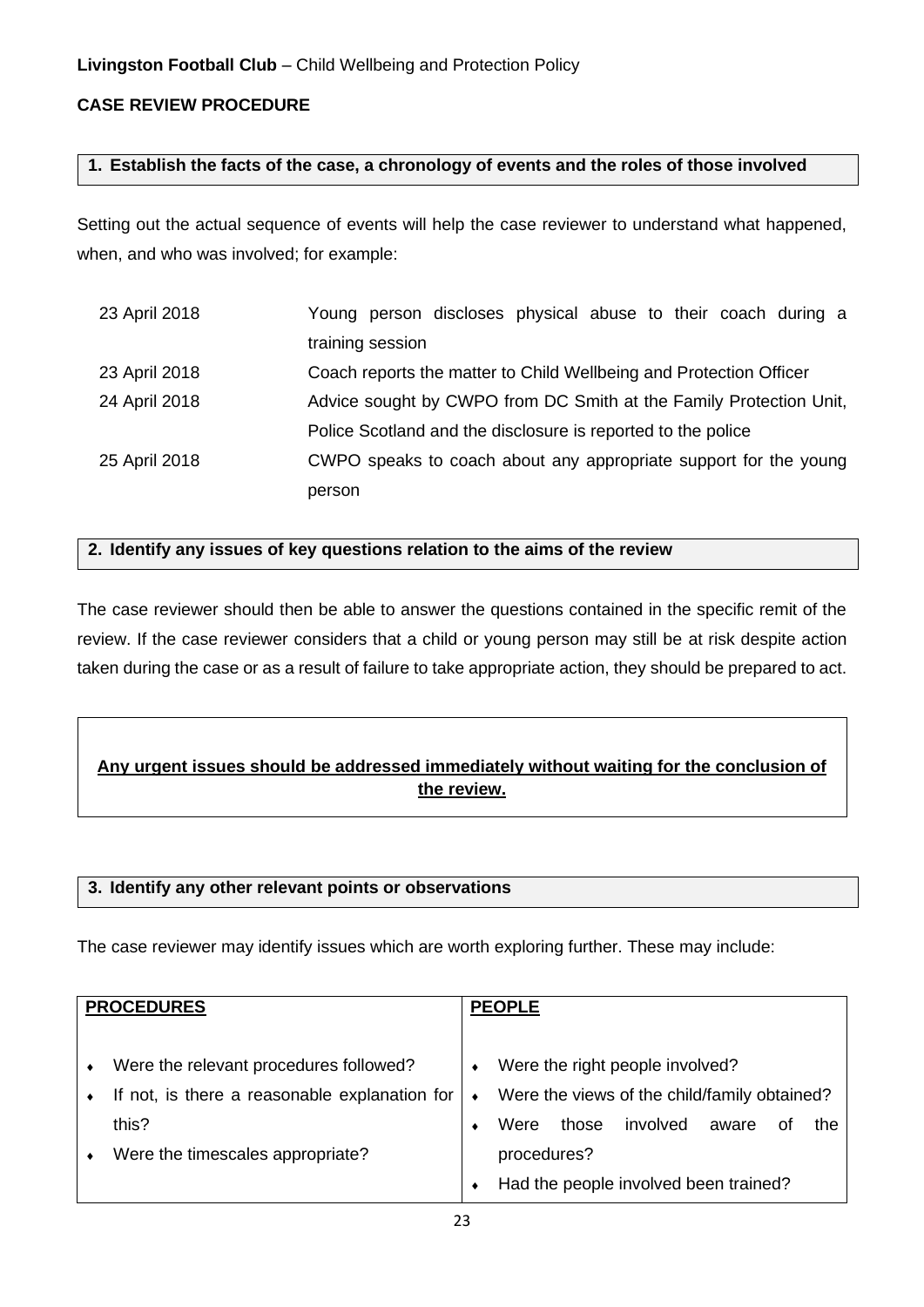| Do the current procedures provide adequate     | $\bullet$ | Where<br>external<br>appropriate,<br>were  |
|------------------------------------------------|-----------|--------------------------------------------|
| information about what to do?                  |           | organisations involved; for example, the   |
| If appropriate, was a referral made to         |           | police or governing body of sport?         |
| Disclosure Scotland as required in law?        |           |                                            |
| <b>OUTCOMES</b>                                |           | <b>RECORDING</b>                           |
|                                                |           |                                            |
| Was the outcome appropriate in the case?       | ٠         | Were records kept?                         |
| If not, why not?                               | ٠         | Is the quality of the information recorded |
| Is there a need to take further action in this |           | satisfactory?                              |
| case; for example, referring the case to       | $\bullet$ | Can the forms be improved?                 |
| Police/Social Work?                            |           |                                            |
| Were the right people told the right things    |           |                                            |
| about the outcome?                             |           |                                            |
|                                                |           |                                            |
|                                                |           |                                            |

*(This list is not exhaustive)*

#### **4. Identify any lessons to be learned, changes needed and make recommendations**

If the case reviewer has gone through the above table and can identify gaps or missed opportunities then this will inform the case reviewer's recommendations.

Recommendations may include things like changes to procedures, forms and/or the provision of training. It may be helpful for the case reviewer to prioritise the recommendations; for example, essential, desirable or helpful.

#### **5. Responding to the Findings and Recommendations**

Recommendations will be reported to the club's **Secretary**.

The report should include the recommendations only and not any details about the case, in order to preserve the child or young person's privacy, as well as others involved. The club will consider how to respond to the findings, any recommendations and how to advise/support any others on whose behalf it has conducted the review.

Where recommendations are to be followed, the club will identify:

the priorities;